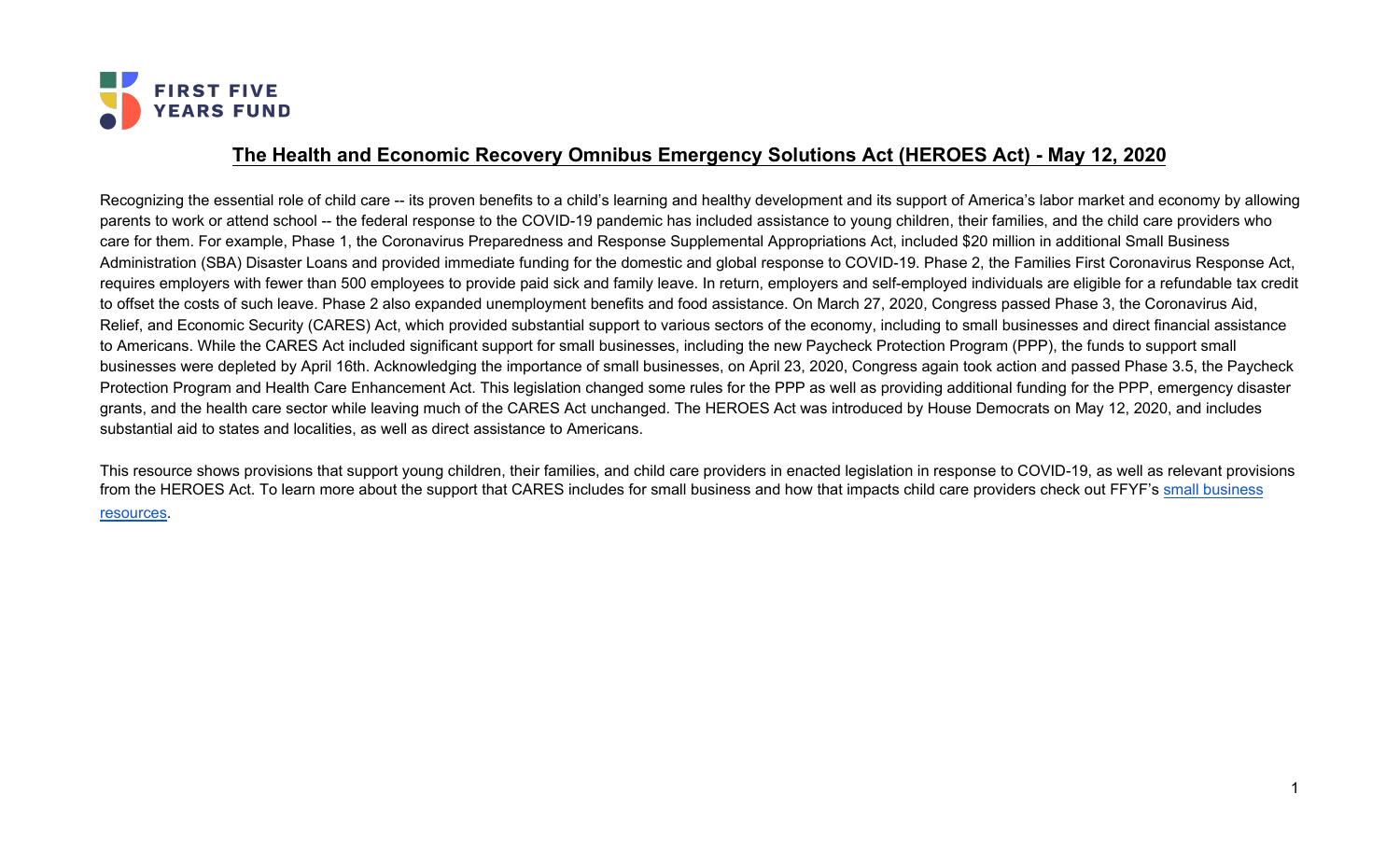| <b>Areas of</b><br><b>Interest</b> | <b>Phase 2- Families First</b><br><b>Coronavirus Response Act</b> | Phase 3- Coronavirus Aid, Relief,<br>and Economic Security Act or<br><b>CARES Act</b>                                                                                                                                                                                                                                                                                                                                                                                                                                                                                                                                                                                                                                                         | <b>Phase 3.5 - Paycheck Protection</b><br><b>Program and Health Care</b><br><b>Enhancement Act</b> | <b>Phase 4 House Proposal -</b><br><b>HEROES Act</b>                                                                                                                                                                                                                                                                                                                                                                                                                                                                                                                                                                                                                                                                                                                                                       |
|------------------------------------|-------------------------------------------------------------------|-----------------------------------------------------------------------------------------------------------------------------------------------------------------------------------------------------------------------------------------------------------------------------------------------------------------------------------------------------------------------------------------------------------------------------------------------------------------------------------------------------------------------------------------------------------------------------------------------------------------------------------------------------------------------------------------------------------------------------------------------|----------------------------------------------------------------------------------------------------|------------------------------------------------------------------------------------------------------------------------------------------------------------------------------------------------------------------------------------------------------------------------------------------------------------------------------------------------------------------------------------------------------------------------------------------------------------------------------------------------------------------------------------------------------------------------------------------------------------------------------------------------------------------------------------------------------------------------------------------------------------------------------------------------------------|
|                                    | <b>Status: PASSED and Signed into</b><br>Law                      | <b>Status: PASSED and Signed into</b><br>Law                                                                                                                                                                                                                                                                                                                                                                                                                                                                                                                                                                                                                                                                                                  | <b>Status: PASSED and Signed into</b><br>Law                                                       | <b>Status: House Vote Scheduled 5/15</b>                                                                                                                                                                                                                                                                                                                                                                                                                                                                                                                                                                                                                                                                                                                                                                   |
| <b>Child Care</b>                  |                                                                   | <b>DIVISION B</b>                                                                                                                                                                                                                                                                                                                                                                                                                                                                                                                                                                                                                                                                                                                             |                                                                                                    | <b>DIVISION A</b>                                                                                                                                                                                                                                                                                                                                                                                                                                                                                                                                                                                                                                                                                                                                                                                          |
|                                    |                                                                   | <b>TITLE VIII-Department of Health</b><br>and Human Services<br><b>Child Care Development Block</b><br>Grant (\$3.5 billion). Funds may be<br>used to support providers due to<br>decreased enrollment, continue to<br>pay staff salaries, and to provide<br>child care assistance to health care<br>sector employees, emergency<br>responders, sanitation workers, and<br>other workers deemed essential<br>during the response to the<br>coronavirus without regard to the<br>income eligibility requirement.<br>Title IX - Legislative Branch<br><b>Unspecified funding for Senate</b><br>Employees Child Care Center, House<br>Child Care Center, GAO child care<br>center. And \$700,000 for the<br>reimbursement costs for the staff of |                                                                                                    | <b>TITLE VI-Labor, Health and</b><br>Human Services, Education, and<br><b>Related Agencies</b><br><b>Child Care Development Block</b><br>Grant (\$7 billion). Funds are meant<br>to supplement, not supplant State,<br>Territory, and Tribal general revenue<br>funds for child care assistance and<br>may be used for a variety of<br>purposes including to:<br>Provide child care assistance to the<br>essential workforce, regardless of<br>income eligibility requirements;<br>provide relief from parental<br>copayments or tuition payments;<br>provide assistance to eligible<br>providers, even if they were not<br>receiving CCDBG assistance prior to<br>the public health emergency, for<br>cleaning and sanitation and other<br>activities necessary to maintain or<br>resume their operation; |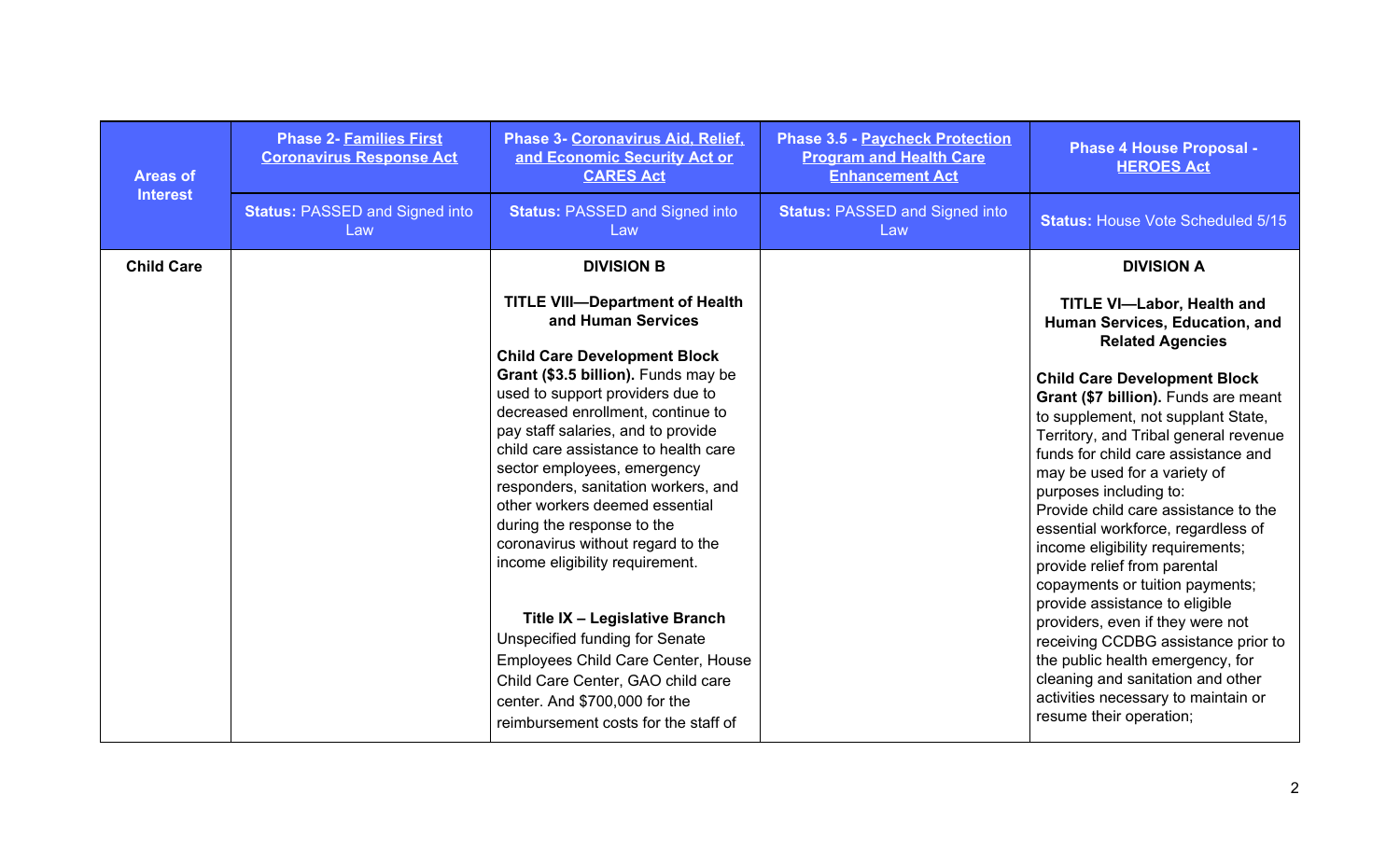| the Library of Congress' child care<br>center.<br><b>DIVISION B</b><br><b>Title II-Departments of</b><br>Commerce, Justice, Science, and<br><b>Related Agencies</b><br><b>Economic Development</b><br>Administration (EDA) (\$1.5 billion).<br>Directs funds for economic<br>adjustment assistance to help<br>revitalize local communities after the<br>pandemic. EDA assistance can be<br>used to help rebuild impacted<br>industries, capitalize local funds to<br>provide low-interest loans to<br>businesses of all sizes, and support<br>other locally-identified priorities for<br>economic recovery. | allow lead agencies to de-link<br>attendance from reimbursement<br>during the public health emergency;<br>allow lead agencies to place<br>conditions on payments to providers<br>to use a portion of their funds to<br>continue to pay staff wages.<br>Additionally, requires that the<br>Secretary submit a report outlining<br>how funds are appropriated.<br><b>DIVISION J</b><br><b>Title I-Family Care for Essential</b><br><b>Workers</b><br>Sec. 100101. Provides \$850 million<br>for the Social Services Block Grant to<br>fund child and family care for<br>essential workers, including health<br>care sector and emergency response<br>workers and other workers deemed<br>essential by state or local officials,<br>regardless of income.<br>Prohibits states from using these<br>funds to supplant state funding used<br>for child care or from excluding<br>essential workers by requiring a<br>means test for services. |
|-------------------------------------------------------------------------------------------------------------------------------------------------------------------------------------------------------------------------------------------------------------------------------------------------------------------------------------------------------------------------------------------------------------------------------------------------------------------------------------------------------------------------------------------------------------------------------------------------------------|-----------------------------------------------------------------------------------------------------------------------------------------------------------------------------------------------------------------------------------------------------------------------------------------------------------------------------------------------------------------------------------------------------------------------------------------------------------------------------------------------------------------------------------------------------------------------------------------------------------------------------------------------------------------------------------------------------------------------------------------------------------------------------------------------------------------------------------------------------------------------------------------------------------------------------------------|
|-------------------------------------------------------------------------------------------------------------------------------------------------------------------------------------------------------------------------------------------------------------------------------------------------------------------------------------------------------------------------------------------------------------------------------------------------------------------------------------------------------------------------------------------------------------------------------------------------------------|-----------------------------------------------------------------------------------------------------------------------------------------------------------------------------------------------------------------------------------------------------------------------------------------------------------------------------------------------------------------------------------------------------------------------------------------------------------------------------------------------------------------------------------------------------------------------------------------------------------------------------------------------------------------------------------------------------------------------------------------------------------------------------------------------------------------------------------------------------------------------------------------------------------------------------------------|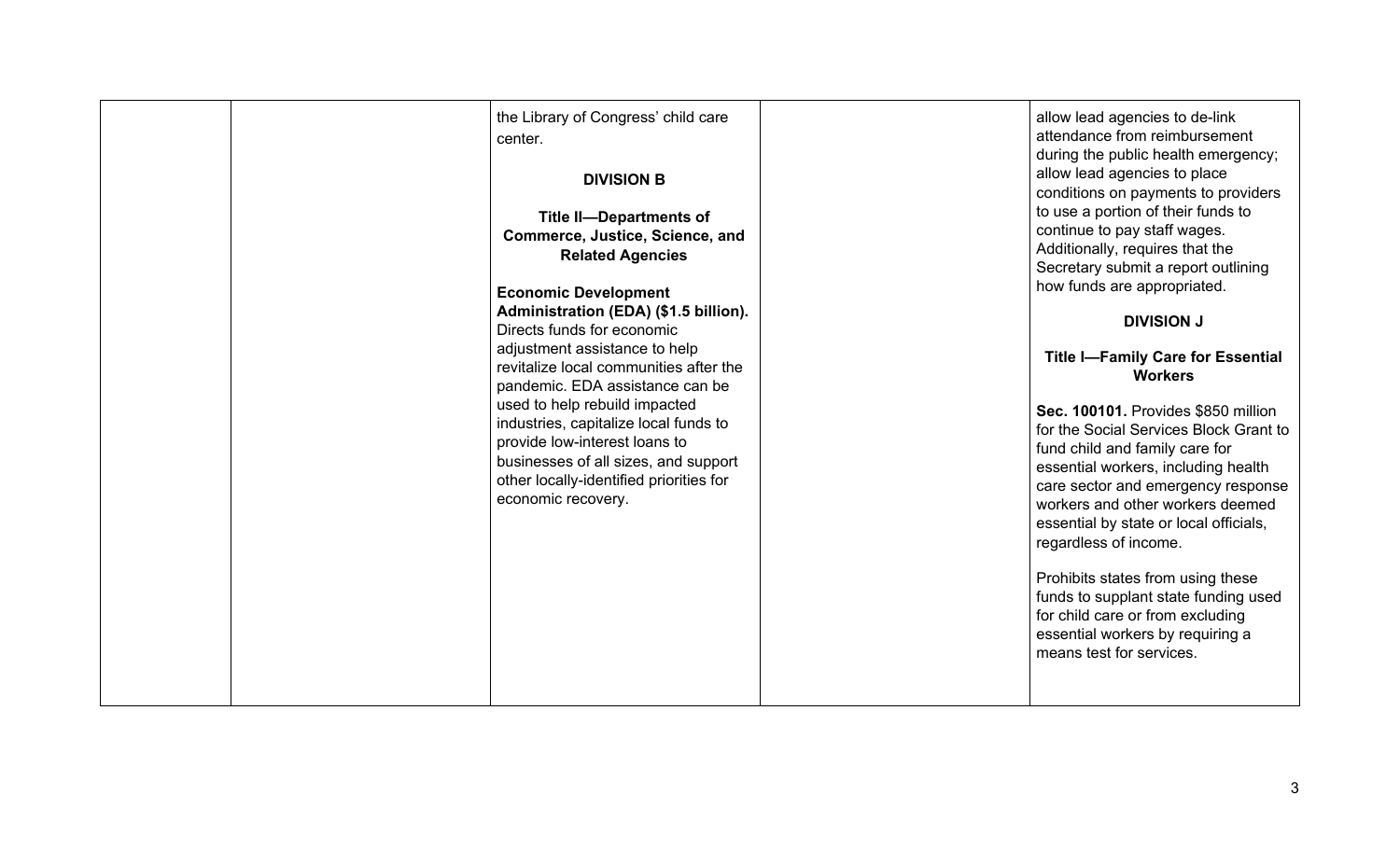| <b>Head Start</b>                              | <b>DIVISION B</b><br>Title VIII - Departments Health and<br><b>Human Services</b>                                                                                                                                                                                                                                                                                                            |                                                                                                                                                                                                                                                                                                                                                                            |
|------------------------------------------------|----------------------------------------------------------------------------------------------------------------------------------------------------------------------------------------------------------------------------------------------------------------------------------------------------------------------------------------------------------------------------------------------|----------------------------------------------------------------------------------------------------------------------------------------------------------------------------------------------------------------------------------------------------------------------------------------------------------------------------------------------------------------------------|
|                                                | Head Start (\$750 million). Helps<br>Head Start programs respond to the<br>needs of children and families related<br>to coronavirus and allows some of<br>those funds to be used to operate<br>supplemental summer programs<br>through existing grantees.                                                                                                                                    | Not currently included in this bill.                                                                                                                                                                                                                                                                                                                                       |
| <b>Small Business</b><br><b>Administration</b> | <b>DIVISION A</b>                                                                                                                                                                                                                                                                                                                                                                            | <b>DIVISION B</b>                                                                                                                                                                                                                                                                                                                                                          |
|                                                | <b>TITLE I-Keeping American</b><br><b>Workers Paid and Employed Act</b>                                                                                                                                                                                                                                                                                                                      | <b>TITLE II-Additional Relief For</b><br><b>Workers</b>                                                                                                                                                                                                                                                                                                                    |
|                                                | This legislation includes various<br>opportunities for loans and grants for<br>small businesses. Among other<br>changes to SBA loans, this expands<br>eligibility for small businesses to<br>include 501(c)(3) nonprofits and<br>those who are self-employed or<br>independent contractors.<br><b>TITLE II-Assistance for American</b><br><b>Workers, Families, and</b><br><b>Businesses</b> | <b>SUBTITLE D-OTHER RELIEF</b><br>Sec. 20233. Certain loan forgiveness<br>and other business financial<br>assistance under CARES<br>Act would not be included in gross<br>income. Excludes certain loan<br>forgiveness by the Small Business<br>Administration, emergency EIDL<br>grants, and certain loan payments<br>from the gross income of the ultimate<br>recipient. |
|                                                | <b>Subtitle C - Business Provisions</b><br>Sec. 2302. Allows employers and                                                                                                                                                                                                                                                                                                                   | Sec. 20235. Clarifies treatment of<br>expenses paid or incurred with<br>proceeds from certain grants and                                                                                                                                                                                                                                                                   |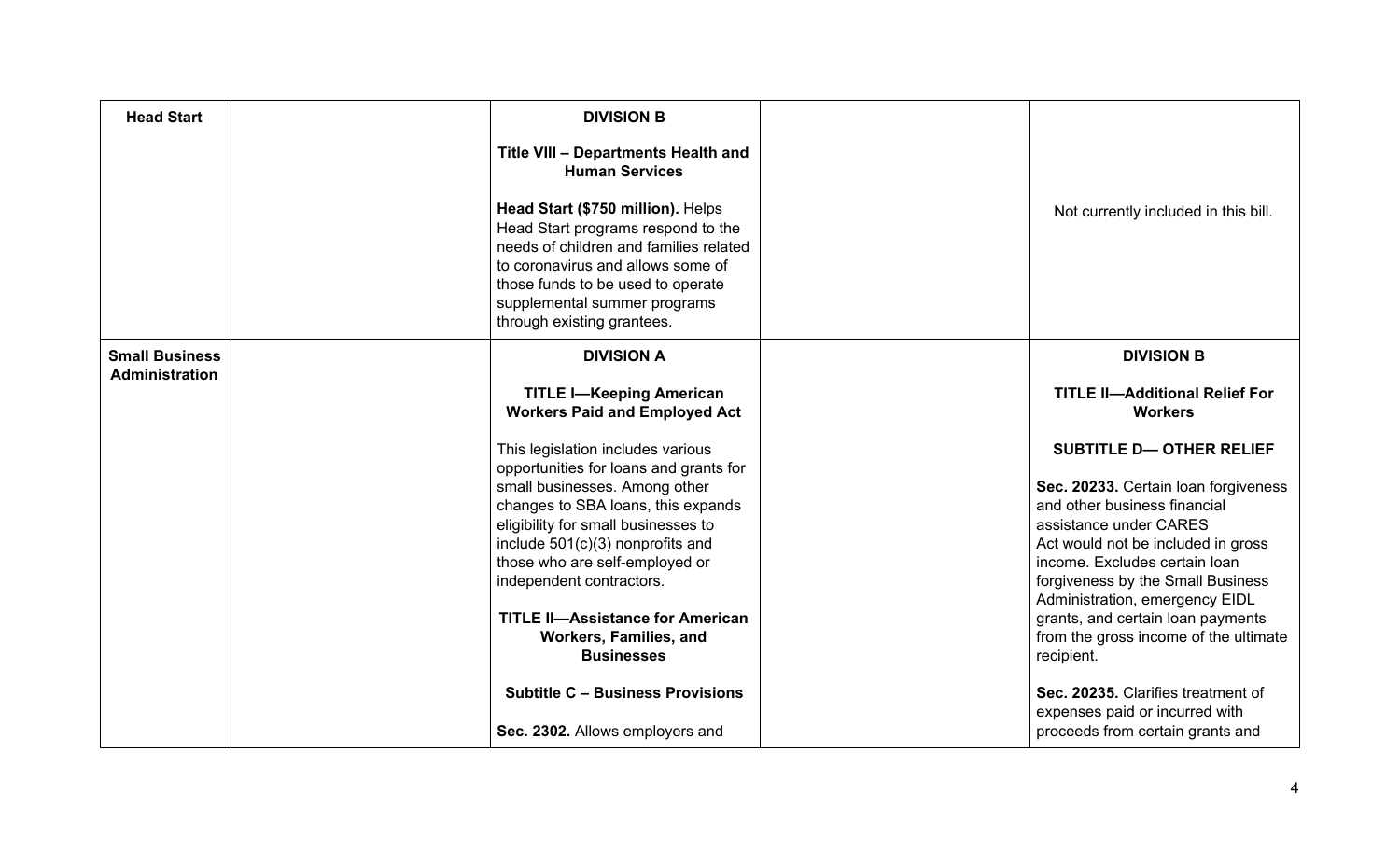|                             | self-employed individuals to defer<br>payment of the employer share of the<br>Social Security tax they otherwise are<br>responsible for paying to the federal<br>government with respect to their<br>employees. Employers generally are<br>responsible for paying a 6.2% Social<br>Security tax on employee wages. The<br>provision requires that the deferred<br>employment tax be paid over the<br>following two years, with half of the<br>amount required to be paid by<br>December 31, 2021 and the other<br>half by December 31, 2022. | loans. Clarifies that expenses paid or<br>incurred with proceeds from Payment<br>Protection Program loans that are<br>forgiven pursuant to section 1106(b)<br>of the CARES Act and certain loan<br>forgiveness by Small Business<br>Administration, emergency EIDL<br>grants, and certain loan payments<br>that are not included in gross income<br>under section 333 of this Act do not<br>result in a denial of any deduction or<br>basis of any asset for federal tax<br>purposes This provision also clarifies<br>the order in which section 1106(i) of<br>the CARES Act and relevant<br>provisions of the Internal Revenue<br>Code apply. |
|-----------------------------|----------------------------------------------------------------------------------------------------------------------------------------------------------------------------------------------------------------------------------------------------------------------------------------------------------------------------------------------------------------------------------------------------------------------------------------------------------------------------------------------------------------------------------------------|------------------------------------------------------------------------------------------------------------------------------------------------------------------------------------------------------------------------------------------------------------------------------------------------------------------------------------------------------------------------------------------------------------------------------------------------------------------------------------------------------------------------------------------------------------------------------------------------------------------------------------------------|
| <b>Access to</b><br>Capital | <b>DIVISION A</b><br><b>TITLE I-Keeping American</b><br><b>Workers Paid and Employed Act</b><br>Sec. 1102. Establishes the maximum<br>7(a) loan amount to \$10 million<br>through December 31, 2020 and<br>provides a formula by which the loan<br>amount is tied to payroll costs<br>incurred by the business to determine<br>the size of the loan.<br><b>SBA Express Loans. Increased</b><br>maximum to SBA Express Loans to                                                                                                               | <b>DIVISION A</b><br><b>Emergency Economic Injury</b><br>Disaster Loan (EIDL) Grants (\$10<br>billion). Includes additional funding<br>for grants to small businesses that<br>have suffered financial losses as a<br>result of COVID-19.                                                                                                                                                                                                                                                                                                                                                                                                       |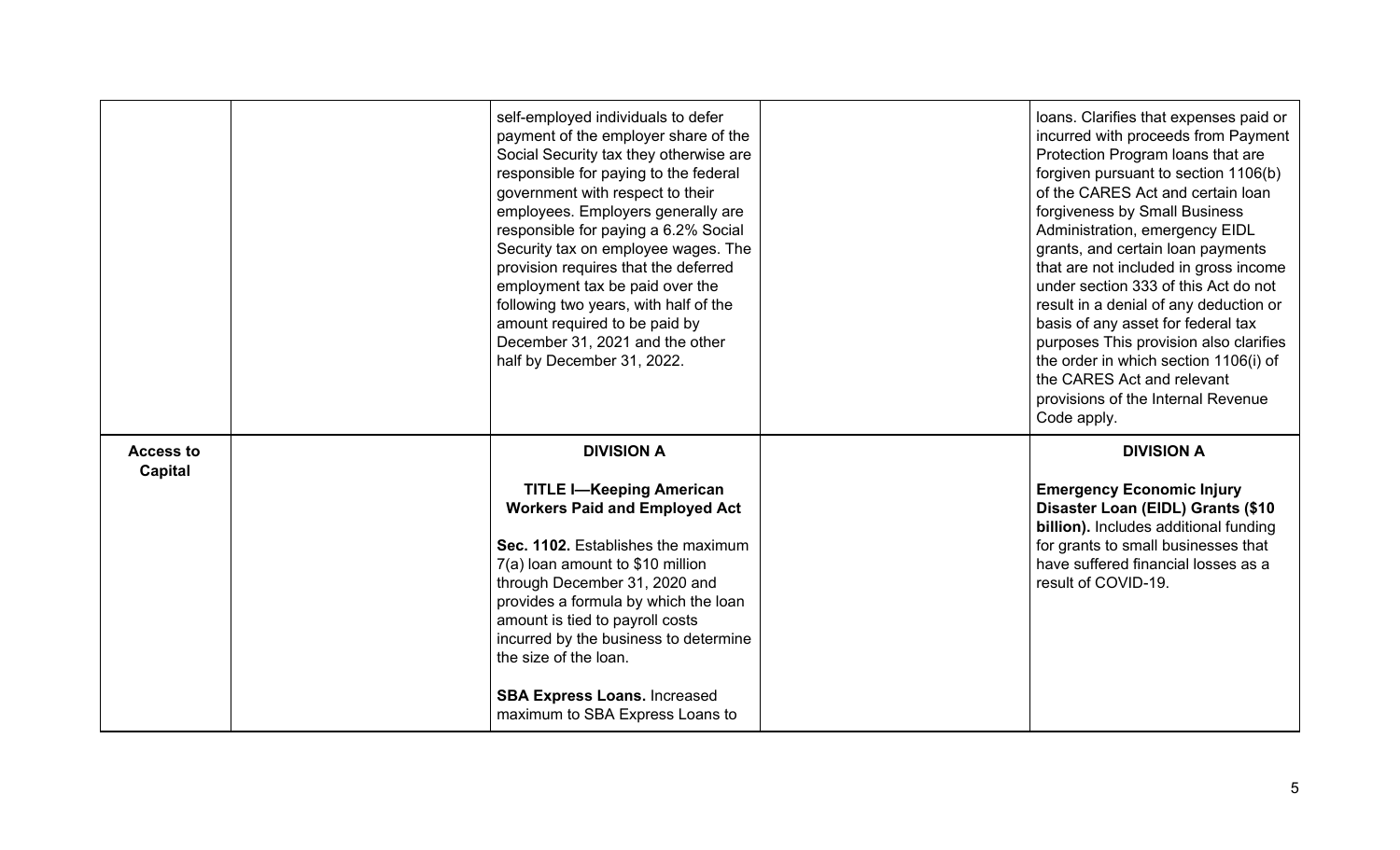|  | \$1 million which provide borrowers<br>with credit for working capital<br>purposes.<br>Increases the government guarantee<br>of 7(a) loans to 100% through<br>December 31, 2020.<br><b>Small Business Debt Relief (\$17</b><br>billion). SBA will pay all principal,<br>interest, and fees on all existing SBA<br>loan products (including 7(a),<br>Community Advantage, 504, and<br>Microloan programs), for six months<br>to provide relief to small businesses |                                                                              |  |
|--|-------------------------------------------------------------------------------------------------------------------------------------------------------------------------------------------------------------------------------------------------------------------------------------------------------------------------------------------------------------------------------------------------------------------------------------------------------------------|------------------------------------------------------------------------------|--|
|  | negatively affected by COVID-19.<br><b>DIVISION B</b>                                                                                                                                                                                                                                                                                                                                                                                                             |                                                                              |  |
|  | <b>TITLE V-Financial Services and</b><br><b>General Government</b>                                                                                                                                                                                                                                                                                                                                                                                                |                                                                              |  |
|  | \$562 million to help small<br>businesses by ensuring SBA has<br>the resources to provide Economic<br>Injury Disaster Loans (EIDL) to<br>businesses that need financial<br>support.                                                                                                                                                                                                                                                                               |                                                                              |  |
|  | <b>DIVISION A</b>                                                                                                                                                                                                                                                                                                                                                                                                                                                 | <b>DIVISION B</b>                                                            |  |
|  | <b>TITLE I-Keeping American</b><br><b>Workers Paid and Employed Act</b>                                                                                                                                                                                                                                                                                                                                                                                           | <b>TITLE II-Independent Agencies</b><br><b>Small Business Administration</b> |  |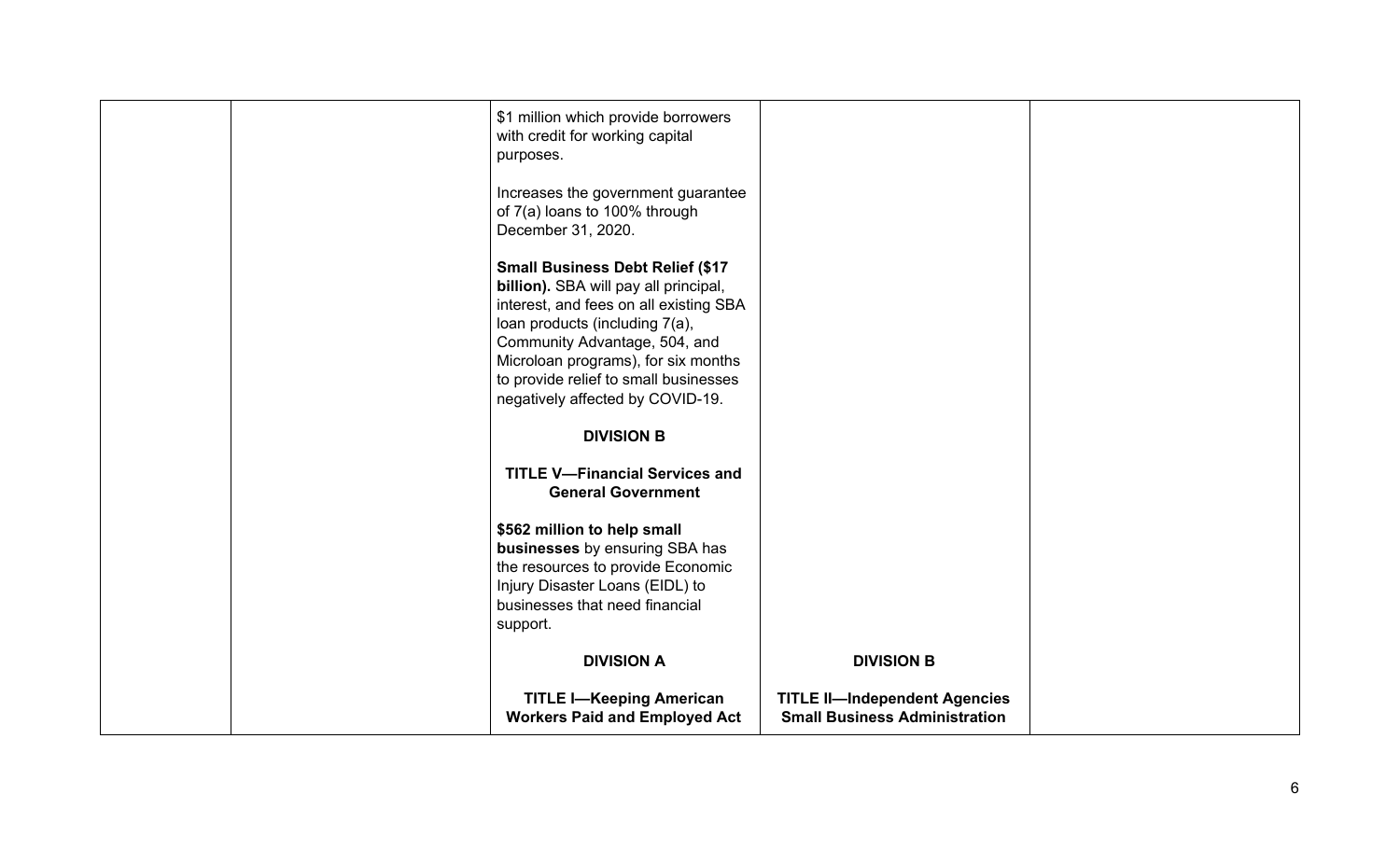|                        | Sec. 1110. Emergency Economic<br><b>Injury Disaster Loans (EIDL)</b><br>Grants (\$10 billion). Expands<br>eligibility for entities suffering<br>economic harm because of<br>COVID-19 to include sole proprietors<br>and private nonprofits, while also<br>giving SBA more flexibility to process<br>and disperse small dollar loans.<br>Businesses would be able to apply<br>for expedited access to capital<br>through an Emergency Grant,<br>\$10,000 advance within three days to<br>maintain payroll, provide sick leave,<br>and service other debt obligations. | Includes an additional \$50 billion for<br>the Disaster Loans Program Account.<br>The Disaster Loans Program allows<br>non-farm businesses, private<br>nonprofits, homeowners, and renters<br>to access capital to repair damage as<br>a result of a declared disaster.<br>Includes an additional \$10 billion for<br><b>Emergency Economic Injury Disaster</b><br>(EIDL) Grants. |                                                                                                                                                                                                                                                                                                                                                                                                                  |
|------------------------|----------------------------------------------------------------------------------------------------------------------------------------------------------------------------------------------------------------------------------------------------------------------------------------------------------------------------------------------------------------------------------------------------------------------------------------------------------------------------------------------------------------------------------------------------------------------|-----------------------------------------------------------------------------------------------------------------------------------------------------------------------------------------------------------------------------------------------------------------------------------------------------------------------------------------------------------------------------------|------------------------------------------------------------------------------------------------------------------------------------------------------------------------------------------------------------------------------------------------------------------------------------------------------------------------------------------------------------------------------------------------------------------|
| Forgiveness            | <b>DIVISION A</b><br><b>TITLE I-Keeping American</b><br><b>Workers Paid and Employed Act</b><br>Sec. 1106. Outlines how SBA loans<br>can be forgiven, which cannot<br>exceed 100% of loan and is tied to<br>employee retention during the loan<br>period. Also, makes rent, mortgage,<br>and utility costs eligible for SBA loan<br>forgiveness.                                                                                                                                                                                                                     |                                                                                                                                                                                                                                                                                                                                                                                   | <b>DIVISION I</b><br>Sec. 90001. Amendments to the<br><b>Paycheck Protection Program.</b><br>Among other changes, the bill would<br>increase flexibility for PPP loan<br>forgiveness to include 24 weeks of<br>expenses. Borrowers would also<br>have until December 31, 2020 to<br>rehire laid-off workers and avoid a<br>reduction in forgiveness. Any 501(c)<br>nonprofit would be eligible for the<br>loans. |
| Paycheck<br>Protection | <b>DIVISION A</b><br><b>TITLE I-Keeping American</b><br><b>Workers Paid and Employed Act</b>                                                                                                                                                                                                                                                                                                                                                                                                                                                                         | <b>DIVISION A</b><br>Sec. 101. Amendments to the<br><b>Paycheck Protection Program,</b>                                                                                                                                                                                                                                                                                           | <b>DIVISION I</b><br>Sec. 90001. Amendments to the<br><b>Paycheck Protection Program.</b>                                                                                                                                                                                                                                                                                                                        |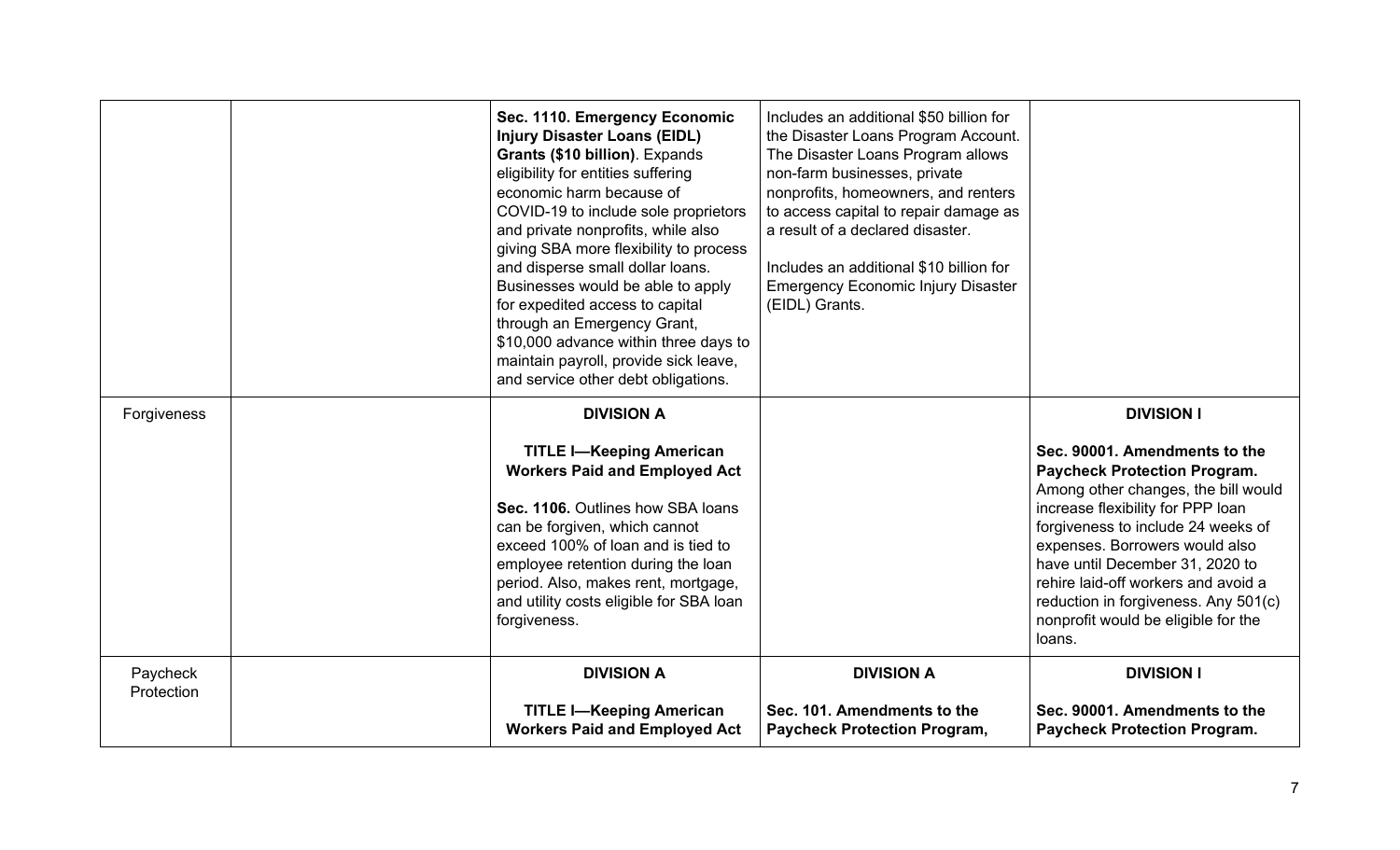| employer's average monthly payroll,<br>Depository Institutions, and<br>30-to rehire laid-off workers and<br>with a \$10 million maximum. Covered<br>Credit Unions with assets less<br>avoid a reduction in forgiveness.<br>payroll costs include, but are not<br>than \$10 billion.<br>limited to, salary, wages, health care<br>They would also enjoy a<br>Note: Community Financial<br>benefits, insurance premiums, and<br>covered leave. There will be<br>Institutions are defined in the bill as<br>reductions in forgiveness if they<br>automatic deferment of payments for<br>minority depository institutions,<br>certified development companies,<br>with different skills. The legislation<br>one year and no repayment<br>penalties. This loan program will be<br>microloan intermediaries, and State<br>would also undo regulatory actions<br>available immediately through<br>or Federal Credit Unions.<br>that have limited forgiveness of<br>existing SBA-certified lenders and will<br>non-payroll operating expenses to<br>bring additional lenders into the<br>25% of total forgiveness.<br>program. This loan could then be<br>forgiven for up to eight weeks of<br>payroll, rent, utilities, and other<br>essential operating expenses.<br>to Congress for the small business<br>Forgiveness would be reduced<br>programs established under the<br>proportionally to any layoffs, as well<br><b>CARES Act.</b> |  | Sec. 1102. Paycheck Protection<br>Program (\$350 billion). A new loan<br>program to help small businesses<br>survive this time and incentivize them<br>to maintain employment levels. This<br>program is for small employers with<br>500 employees or fewer (per<br>location) as well as employers who<br>meet current Small Business<br>Administration (SBA) size standards.<br>Additionally, self-employed<br>individuals and 501(c)(3) nonprofits,<br>among others, would be eligible. The<br>size of the loan would be equal to<br>250% (about ten weeks) of an | <b>Economic Injury Disaster Loans,</b><br>and Emergency Grants. Increases<br>the appropriation level for the<br>Paycheck Protection Program by<br>\$310 billion and creates a set-aside<br>for PPP loans to be made by certain<br>institutions as follows:<br>\$30 billion for loans made by<br>$\bullet$<br><b>Insured Depository</b><br><b>Institutions and Credit Unions</b><br>that have assets between \$10<br>billion and \$50 billion; and<br>\$30 billion for loans made by<br>$\bullet$<br><b>Community Financial</b><br>Institutions, Small Insured | Among other changes, the bill would<br>expand eligibility for the small<br>business PPP to all 501(c)<br>non-profits - rather than only<br>$501(c)3's$ — with fewer than 500<br>employees, as well as critical access<br>hospitals receiving some government<br>financial support.<br>The bill would increase flexibility for<br>PPP loan forgiveness to include 24<br>weeks of expenses—up from the<br>current eight weeks. Borrowers would<br>also have until the end of the<br>year-rather than only until June<br>hold-harmless provision preventing<br>cannot find the same worker or one<br>The bill would establish daily, weekly,<br>and monthly reporting requirements |
|------------------------------------------------------------------------------------------------------------------------------------------------------------------------------------------------------------------------------------------------------------------------------------------------------------------------------------------------------------------------------------------------------------------------------------------------------------------------------------------------------------------------------------------------------------------------------------------------------------------------------------------------------------------------------------------------------------------------------------------------------------------------------------------------------------------------------------------------------------------------------------------------------------------------------------------------------------------------------------------------------------------------------------------------------------------------------------------------------------------------------------------------------------------------------------------------------------------------------------------------------------------------------------------------------------------------------------------------------------------------------------------------------------------------------------|--|---------------------------------------------------------------------------------------------------------------------------------------------------------------------------------------------------------------------------------------------------------------------------------------------------------------------------------------------------------------------------------------------------------------------------------------------------------------------------------------------------------------------------------------------------------------------|---------------------------------------------------------------------------------------------------------------------------------------------------------------------------------------------------------------------------------------------------------------------------------------------------------------------------------------------------------------------------------------------------------------------------------------------------------------------------------------------------------------------------------------------------------------|---------------------------------------------------------------------------------------------------------------------------------------------------------------------------------------------------------------------------------------------------------------------------------------------------------------------------------------------------------------------------------------------------------------------------------------------------------------------------------------------------------------------------------------------------------------------------------------------------------------------------------------------------------------------------------|
|------------------------------------------------------------------------------------------------------------------------------------------------------------------------------------------------------------------------------------------------------------------------------------------------------------------------------------------------------------------------------------------------------------------------------------------------------------------------------------------------------------------------------------------------------------------------------------------------------------------------------------------------------------------------------------------------------------------------------------------------------------------------------------------------------------------------------------------------------------------------------------------------------------------------------------------------------------------------------------------------------------------------------------------------------------------------------------------------------------------------------------------------------------------------------------------------------------------------------------------------------------------------------------------------------------------------------------------------------------------------------------------------------------------------------------|--|---------------------------------------------------------------------------------------------------------------------------------------------------------------------------------------------------------------------------------------------------------------------------------------------------------------------------------------------------------------------------------------------------------------------------------------------------------------------------------------------------------------------------------------------------------------------|---------------------------------------------------------------------------------------------------------------------------------------------------------------------------------------------------------------------------------------------------------------------------------------------------------------------------------------------------------------------------------------------------------------------------------------------------------------------------------------------------------------------------------------------------------------|---------------------------------------------------------------------------------------------------------------------------------------------------------------------------------------------------------------------------------------------------------------------------------------------------------------------------------------------------------------------------------------------------------------------------------------------------------------------------------------------------------------------------------------------------------------------------------------------------------------------------------------------------------------------------------|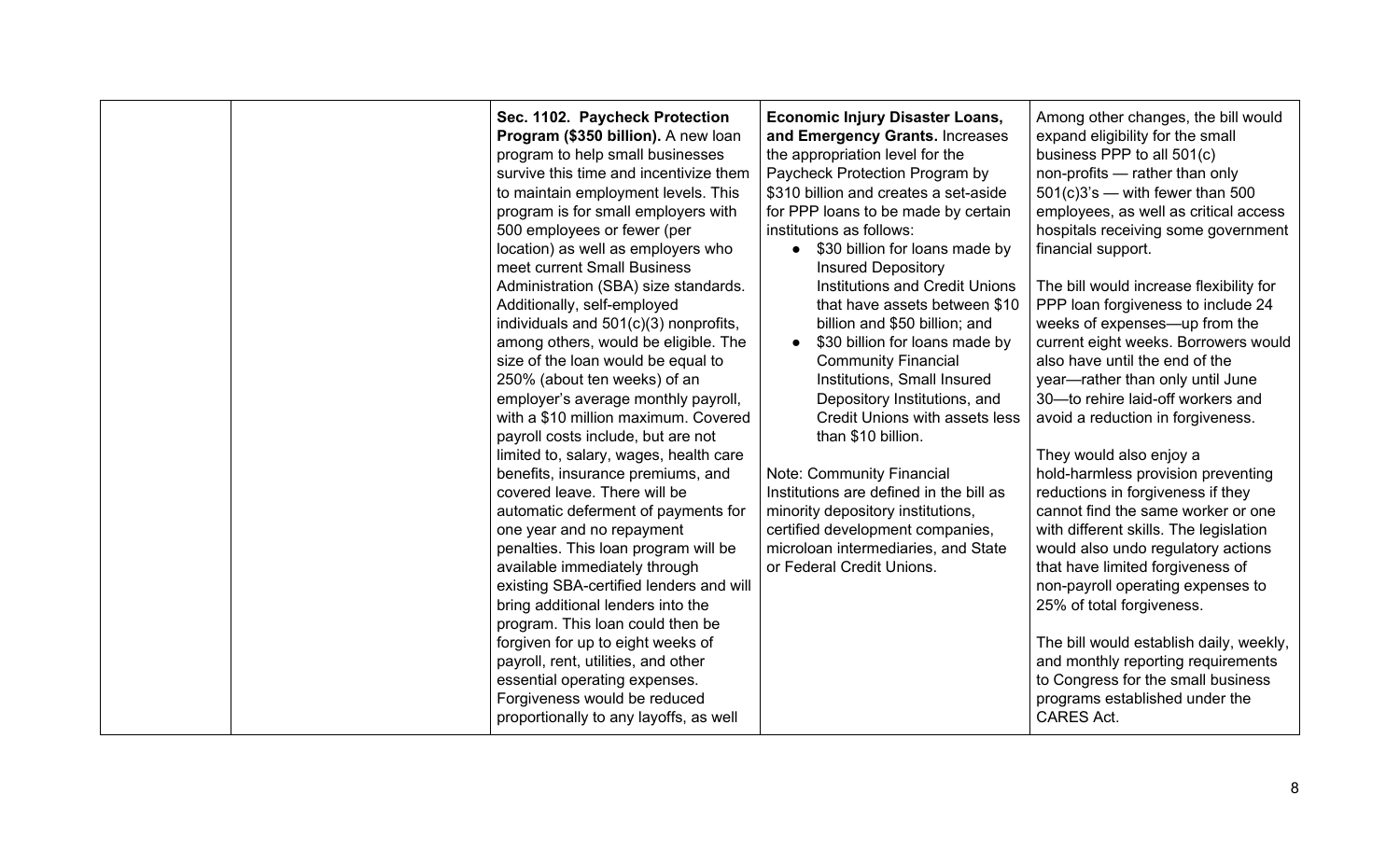|                               | as any reductions in salary above<br>25%. This program also provides<br>incentives to rehire workers who may<br>have already been laid off.<br><b>TITLE II-Assistance for American</b><br>Workers, Families, and<br><b>Businesses</b><br><b>Subtitle C-Business Provisions</b><br>Sec. 2301. Provides a refundable<br>payroll tax credit for 50% of wages<br>paid by employers, up to \$10,000 per<br>employee, to employees during the<br>COVID-19 crisis if an employer's<br>operations or gross receipts were<br>impacted by the crisis. |                                      |
|-------------------------------|---------------------------------------------------------------------------------------------------------------------------------------------------------------------------------------------------------------------------------------------------------------------------------------------------------------------------------------------------------------------------------------------------------------------------------------------------------------------------------------------------------------------------------------------|--------------------------------------|
| Entrepreneurial<br>Assistance | <b>DIVISION A</b><br><b>TITLE I-Keeping American</b><br><b>Workers Paid and Employed Act</b><br>Sec. 1103. Entrepreneurial<br>development (\$265 million). These<br>funds will provide grants to SBA<br>resource partners such as the Small<br><b>Business Development Centers,</b><br>Women's Business Center. These<br>partners provide counseling, training,<br>and related assistance to small<br>businesses. The program's                                                                                                             | Not currently included in this bill. |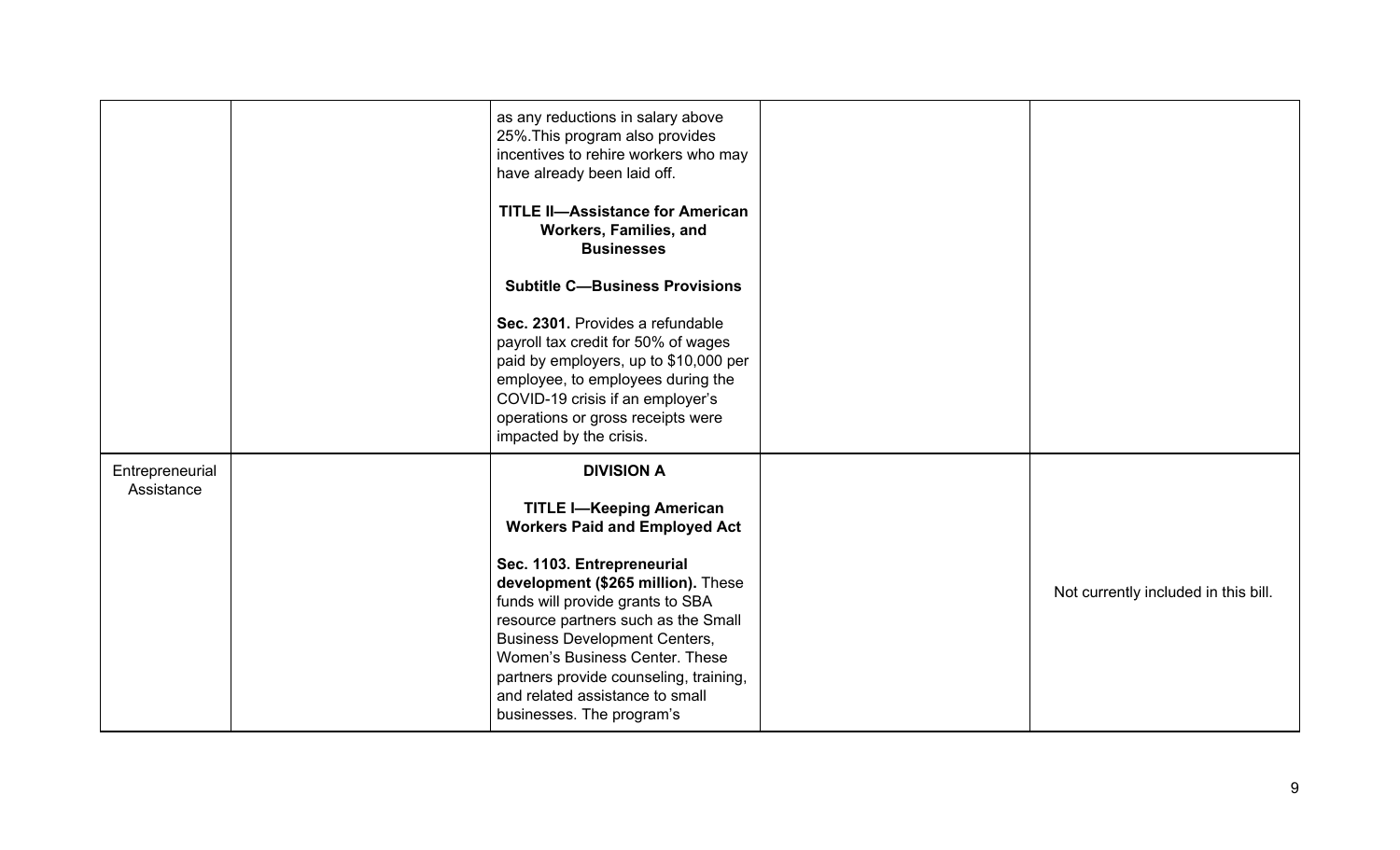|                                                              | non-federal match is waived.<br>Sec. 1108. Minority Business<br>Development Agency (\$10 million).<br>These funds will be available for the<br><b>Minority Business Development</b><br>Agency to provide services through<br>Minority Business Centers and<br>Minority Chambers of Commerce.<br>The program's non-federal match is<br>waived for three months and centers<br>can waive fee-for-service<br>requirements through September<br>2021.                                                                                                                                                              |                                      |
|--------------------------------------------------------------|----------------------------------------------------------------------------------------------------------------------------------------------------------------------------------------------------------------------------------------------------------------------------------------------------------------------------------------------------------------------------------------------------------------------------------------------------------------------------------------------------------------------------------------------------------------------------------------------------------------|--------------------------------------|
| <b>Supports for</b><br><b>Mid-Sized</b><br><b>Businesses</b> | <b>TITLE IV-Economic Stabilization</b><br>and Assistance to Severely<br><b>Distressed Sectors Of The United</b><br><b>States Economy</b><br><b>Subtitle A-Coronavirus Economic</b><br><b>Stabilization Act of 2020</b><br>Sec. 4003. Provides \$500 billion to<br>the Treasury's Exchange<br>Stabilization Fund to provide loans,<br>loan guarantees, and other<br>investments to states, municipalities,<br>and "eligible businesses," which is<br>defined to include a business that<br>has not otherwise received adequate<br>economic relief in the form of loans or<br>loan guarantees provided under the | Not currently included in this bill. |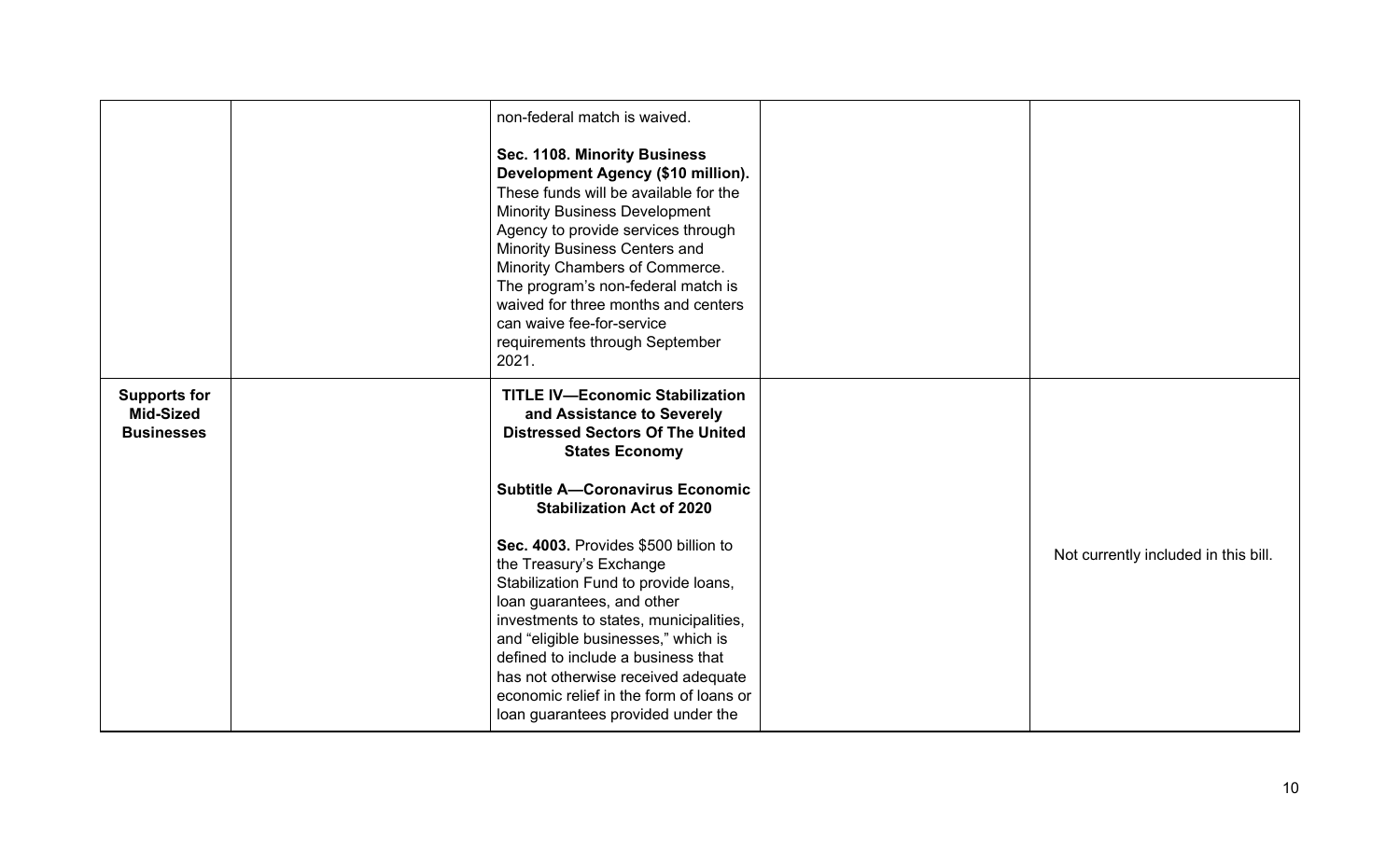|                                                       | CARES Act. Pursuant to this section.<br>Treasury will endeavor to implement<br>a special program or facility to target<br>nonprofit organizations and<br>businesses with between 500 and<br>10,000 employees. Loans would<br>have an interest rate of no more than<br>2% and no principal or interest would<br>be due for at least the first six months<br>of the loan. Among other conditions,<br>funds must be used to retain at least<br>90% of the recipient's workforce, with<br>full compensation and benefits,<br>through September 30, 2020.<br>Additionally, the recipient is<br>prohibited from outsourcing jobs and<br>from abrogating existing collective<br>bargaining agreements for the term<br>of the loan plus an additional two<br>years. Recipients must also remain<br>neutral in any union organizing effort<br>for the term of the loan. These loans<br>cannot be forgiven. |                                                                                                                                                                                                                                                                         |
|-------------------------------------------------------|---------------------------------------------------------------------------------------------------------------------------------------------------------------------------------------------------------------------------------------------------------------------------------------------------------------------------------------------------------------------------------------------------------------------------------------------------------------------------------------------------------------------------------------------------------------------------------------------------------------------------------------------------------------------------------------------------------------------------------------------------------------------------------------------------------------------------------------------------------------------------------------------------|-------------------------------------------------------------------------------------------------------------------------------------------------------------------------------------------------------------------------------------------------------------------------|
| <b>Premium Pay</b><br>for Essential<br><b>Workers</b> | Not Included                                                                                                                                                                                                                                                                                                                                                                                                                                                                                                                                                                                                                                                                                                                                                                                                                                                                                      | <b>DIVISION Q</b><br>Sec. 170102-170107. Establishes the<br>COVID-19 Heroes Fund, allowing<br>employers of essential workers to<br>apply for a grant to pay their<br>employees \$13 per hour premium<br>pay on top of regular wages.<br>Essential workers would include |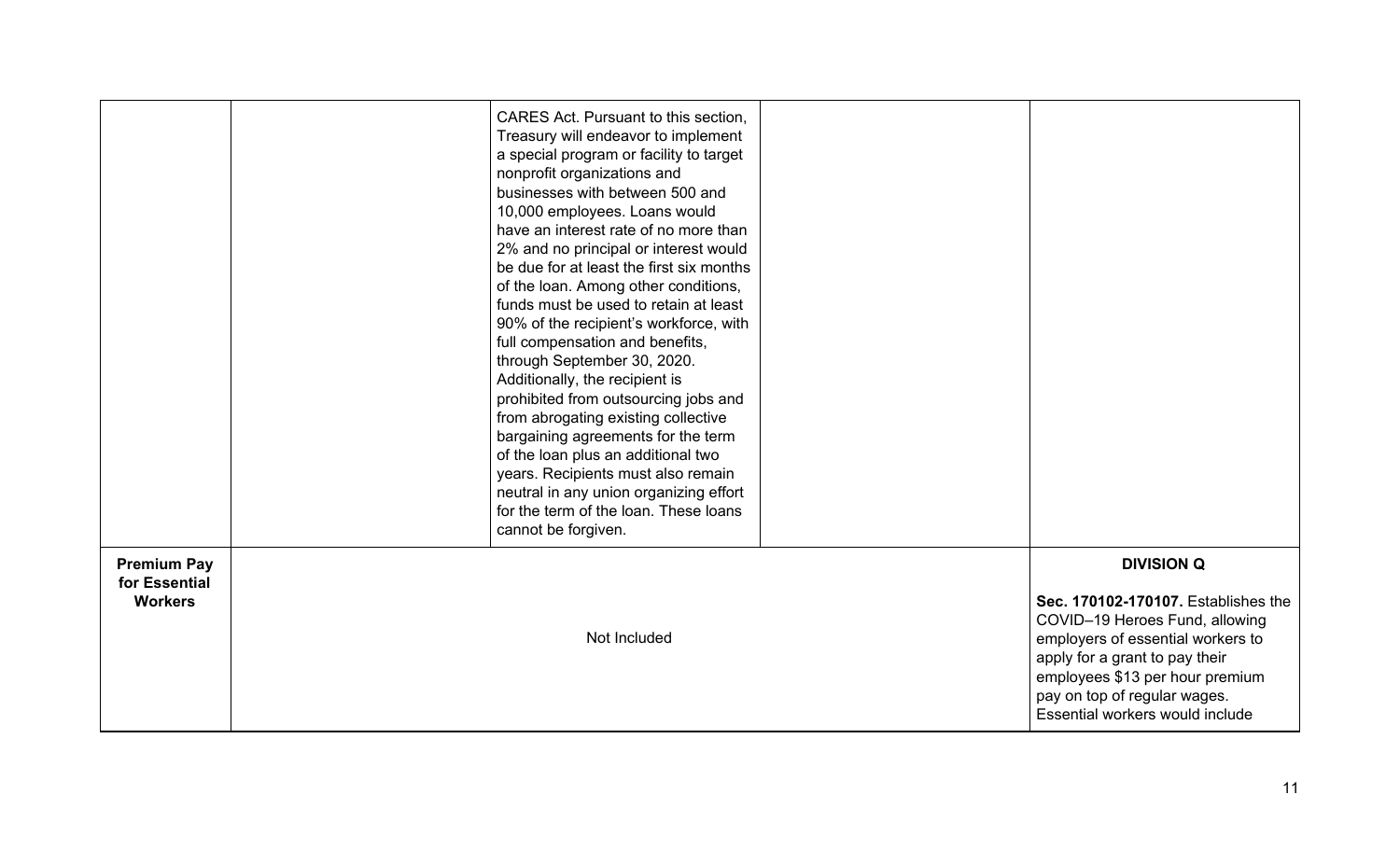|                   |                                                                                                                                                       | employees providing child care<br>services and doing educational work<br>to operate a school facility, including<br>early childhood programs and<br>preschool programs.                                                                                                                    |
|-------------------|-------------------------------------------------------------------------------------------------------------------------------------------------------|--------------------------------------------------------------------------------------------------------------------------------------------------------------------------------------------------------------------------------------------------------------------------------------------|
| <b>Paid Leave</b> | <b>DIVISION A</b>                                                                                                                                     | <b>DIVISION A</b>                                                                                                                                                                                                                                                                          |
|                   | Sec 3605, Paid Leave for Rehired<br>Employees. Allows employees laid<br>off not earlier than March 1, 2020 to<br>access paid family and medical leave | <b>TITLE VI-Labor, Health and</b><br>Human Services, Education, and<br><b>Related Agencies</b>                                                                                                                                                                                             |
|                   | if rehired when they had worked for<br>the employer for not less than 30 of<br>the last 60 calendar days prior to the<br>layoff.                      | Department of Labor. Includes \$6.5<br>million for the Wage and Hour<br>Division to support enforcement and<br>outreach activities for paid leave<br>benefits.                                                                                                                             |
|                   |                                                                                                                                                       | <b>DIVISION L</b>                                                                                                                                                                                                                                                                          |
|                   |                                                                                                                                                       | <b>TITLE I-Amendments to</b><br><b>Emergency Family and Medical</b><br><b>Leave Expansion Act and</b><br><b>Emergency Paid Sick Leave Act</b>                                                                                                                                              |
|                   |                                                                                                                                                       | Sec. 120102. Suspends until<br>December 31, 2022, the current<br>1,250 hour eligibility requirement and<br>reduces the tenure eligibility<br>requirement from 12 months to 90<br>days under non-emergency Family<br>and Medical Leave Act (FMLA) and<br>clarifies that public agencies are |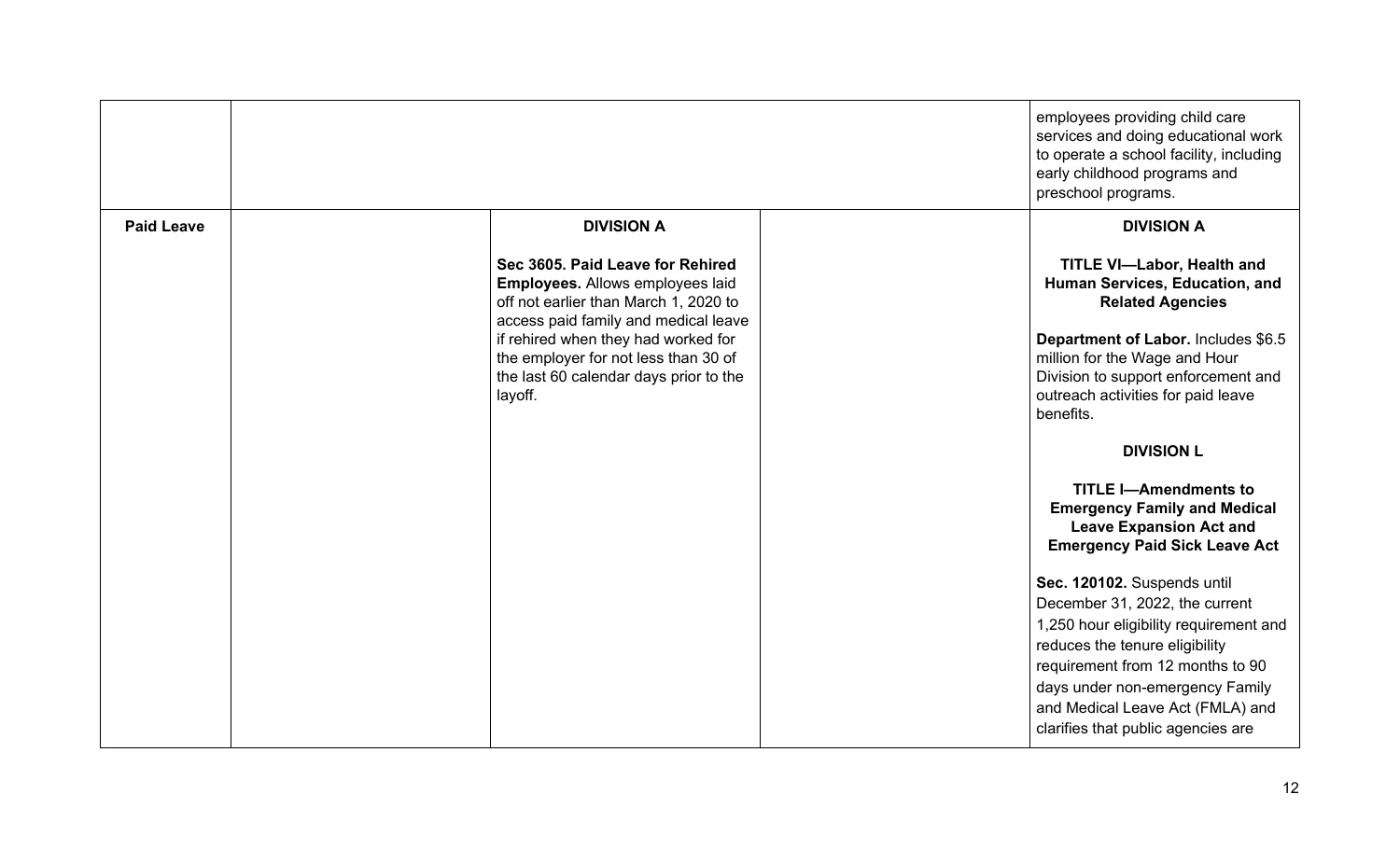|  |  | covered under FMLA regardless of<br>the number of employees.                                                                                                                                                                                                                                                             |
|--|--|--------------------------------------------------------------------------------------------------------------------------------------------------------------------------------------------------------------------------------------------------------------------------------------------------------------------------|
|  |  | Sec. 120103. Extends the availability<br>of Emergency Family and Medical<br>Leave benefits from December 31,<br>2020 to December 31, 2021.                                                                                                                                                                               |
|  |  | Sec. 120104. Amends Emergency<br>Leave definitions, including to provide<br>private sector and public sector<br>employees who have been on the job<br>for at least 30 calendar days with up<br>to 12 weeks of job-protected paid<br>leave under the FMLA, regardless of<br>the size of their employers.                  |
|  |  | Sec. 120105. Removes the Secretary<br>of Labor's authority to issue<br>regulations to exempt employees of<br>businesses with fewer than 50<br>employees, or to issue regulations to<br>exempt health care providers and<br>emergency responders from the right<br>to paid leave and invalidates any<br>such regulations. |
|  |  | Sec. 120106. Ensures workers are<br>provided with a full 12 weeks of paid<br>emergency FMLA leave and specifies                                                                                                                                                                                                          |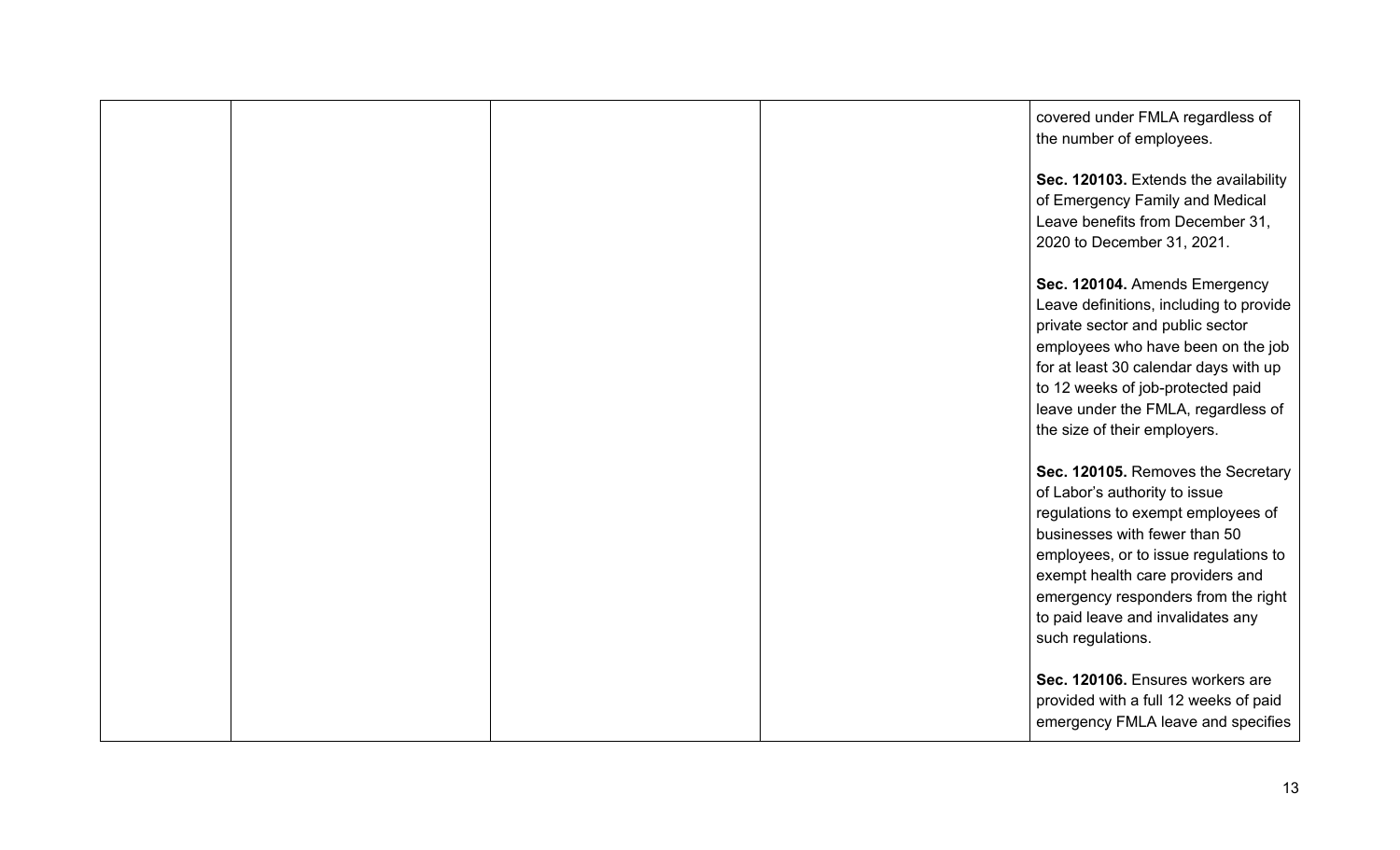|  |  | such leave does not count towards<br>an employee's 12 weeks of<br>non-emergency unpaid FMLA leave.                                                                                                                                                                  |
|--|--|---------------------------------------------------------------------------------------------------------------------------------------------------------------------------------------------------------------------------------------------------------------------|
|  |  | Sec. 120107. Ensures employees will<br>receive a benefit that will be no less<br>than two-thirds of the employee's<br>usual pay, up to \$200 a day, but no<br>less than the applicable minimum<br>wage in their area.                                               |
|  |  | Sec. 120109. Clarifies employees<br>can take intermittent leave or a<br>reduced work schedule, regardless of<br>a previous agreement between an<br>employer and employee.                                                                                           |
|  |  | Sec. 120111. Eliminates the authority<br>of the Director of the Office of<br>Management and Budget to exclude<br>certain federal employees from paid<br>leave.                                                                                                      |
|  |  | Sec. 120113. Amends the Families<br>First Emergency Family and Medical<br>Leave Expansion Act to eliminate<br>provisions that allow employers of<br>health care providers and emergency<br>responders the ability to exclude their<br>employees from emergency FMLA |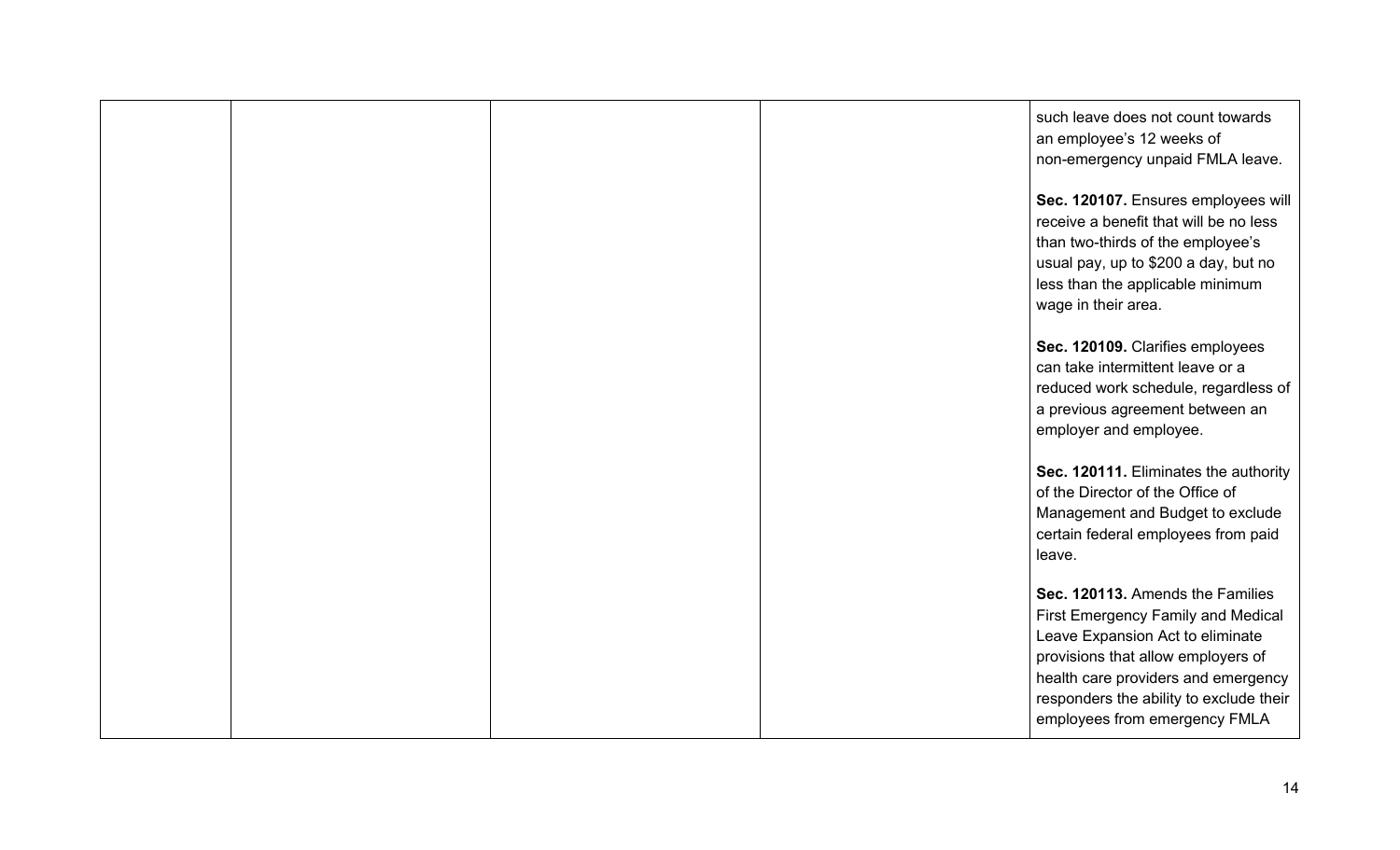|  |  | leave and that restrict employees<br>from exercising a private right of<br>action against employers with fewer<br>than 50 employees.<br><b>Subtitle B-Emergency Paid Sick</b><br><b>Leave Act Amendments</b>                                                                                                                                                                                                                                                                                                                                                                                                                           |
|--|--|----------------------------------------------------------------------------------------------------------------------------------------------------------------------------------------------------------------------------------------------------------------------------------------------------------------------------------------------------------------------------------------------------------------------------------------------------------------------------------------------------------------------------------------------------------------------------------------------------------------------------------------|
|  |  | Sec. 120115. Among other<br>provisions, allows eligible employees<br>to use paid sick leave for the uses<br>allowed under the emergency FMLA;<br>for each 12-month period, entitles<br>eligible full-time employees to 80<br>hours of emergency paid sick leave<br>and part-time employees to the hours<br>of emergency paid sick leave that<br>equals the typical number of hours<br>that they work in a typical two-week<br>period; employees can take leave<br>intermittently or on a reduced work<br>schedule, regardless of a previous<br>agreement between an employer and<br>employee.<br>Sec. 120116. Extends the availability |
|  |  | of emergency paid sick leave from<br>December 31, 2020 to December 31,<br>2021.                                                                                                                                                                                                                                                                                                                                                                                                                                                                                                                                                        |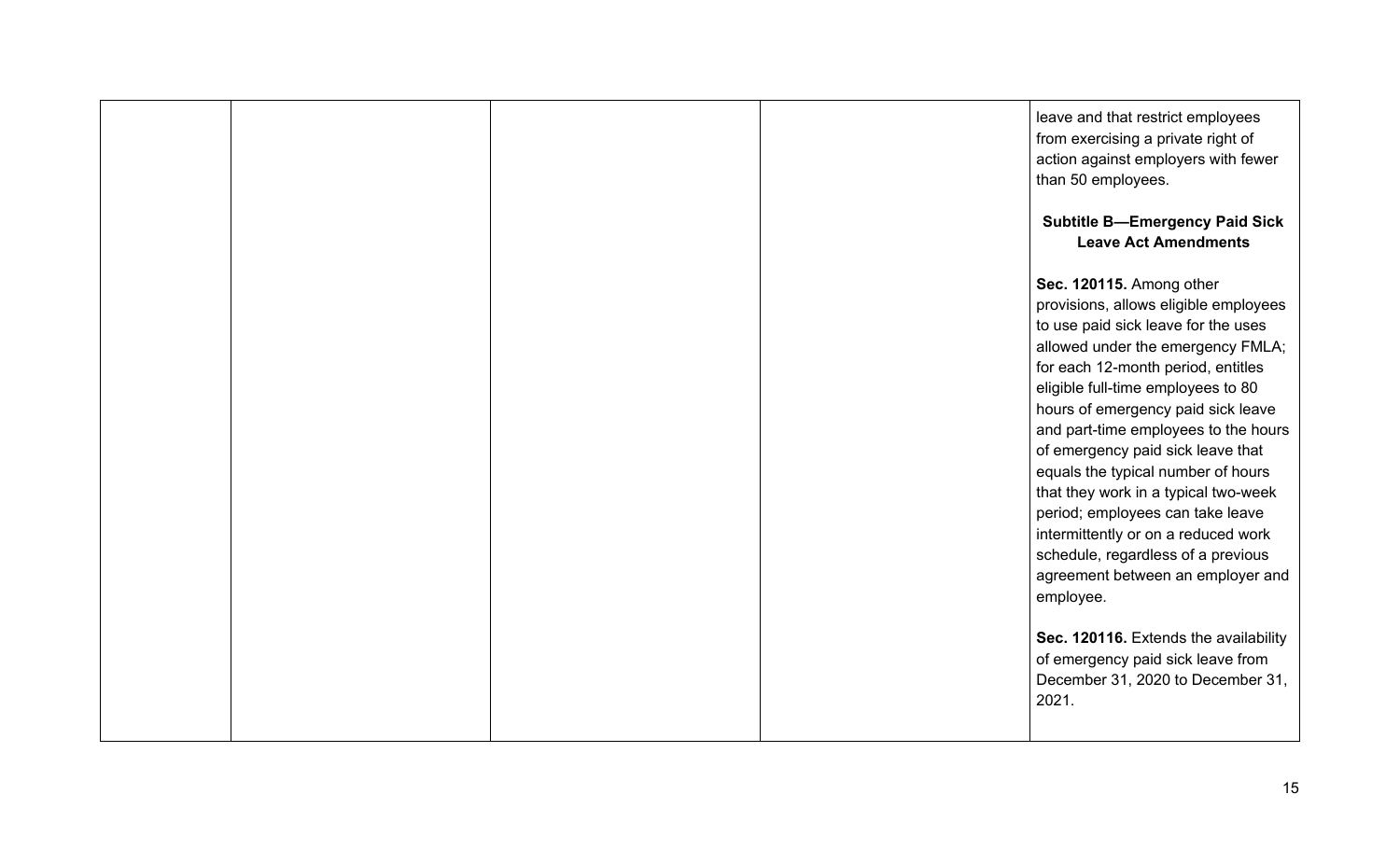|                          |                                                                       |                                    | Sec. 120117. Eliminates the large<br>employer exemption and clarifies that<br>nonprofit organizations are covered<br>employers; ensures that full-time and<br>part-time employees earn full wage<br>replacement (up to \$511 per day) for<br>all emergency paid sick leave uses.<br>Sec. 120119. Eliminates the authority<br>of the Director of the Office of<br>Management and Budget to exclude<br>certain federal employees from paid<br>sick leave.<br>Sec. 120120. Eliminates the<br>Secretary of Labor's authority<br>provided under the Families First<br>Coronavirus Response Act to issue<br>regulations exempting certain<br>employers with fewer than 50<br>employees, health care providers,<br>and emergency responders from the<br>emergency paid sick leave provisions<br>and aligning certain provisions of the<br><b>Family First Coronavirus Response</b> |
|--------------------------|-----------------------------------------------------------------------|------------------------------------|-----------------------------------------------------------------------------------------------------------------------------------------------------------------------------------------------------------------------------------------------------------------------------------------------------------------------------------------------------------------------------------------------------------------------------------------------------------------------------------------------------------------------------------------------------------------------------------------------------------------------------------------------------------------------------------------------------------------------------------------------------------------------------------------------------------------------------------------------------------------------------|
|                          |                                                                       |                                    | Act; invalidates any such regulations.                                                                                                                                                                                                                                                                                                                                                                                                                                                                                                                                                                                                                                                                                                                                                                                                                                      |
| <b>Tax Credit Offset</b> | <b>DIVISION E</b>                                                     | <b>DIVISION A</b>                  | <b>DIVISION B</b>                                                                                                                                                                                                                                                                                                                                                                                                                                                                                                                                                                                                                                                                                                                                                                                                                                                           |
|                          | Sec. 5102-5111. Establishes a<br>100% refundable tax credit for small | <b>Subtitle C-Labor Provisions</b> | <b>Title II-Additional Relief For</b><br><b>Workers</b>                                                                                                                                                                                                                                                                                                                                                                                                                                                                                                                                                                                                                                                                                                                                                                                                                     |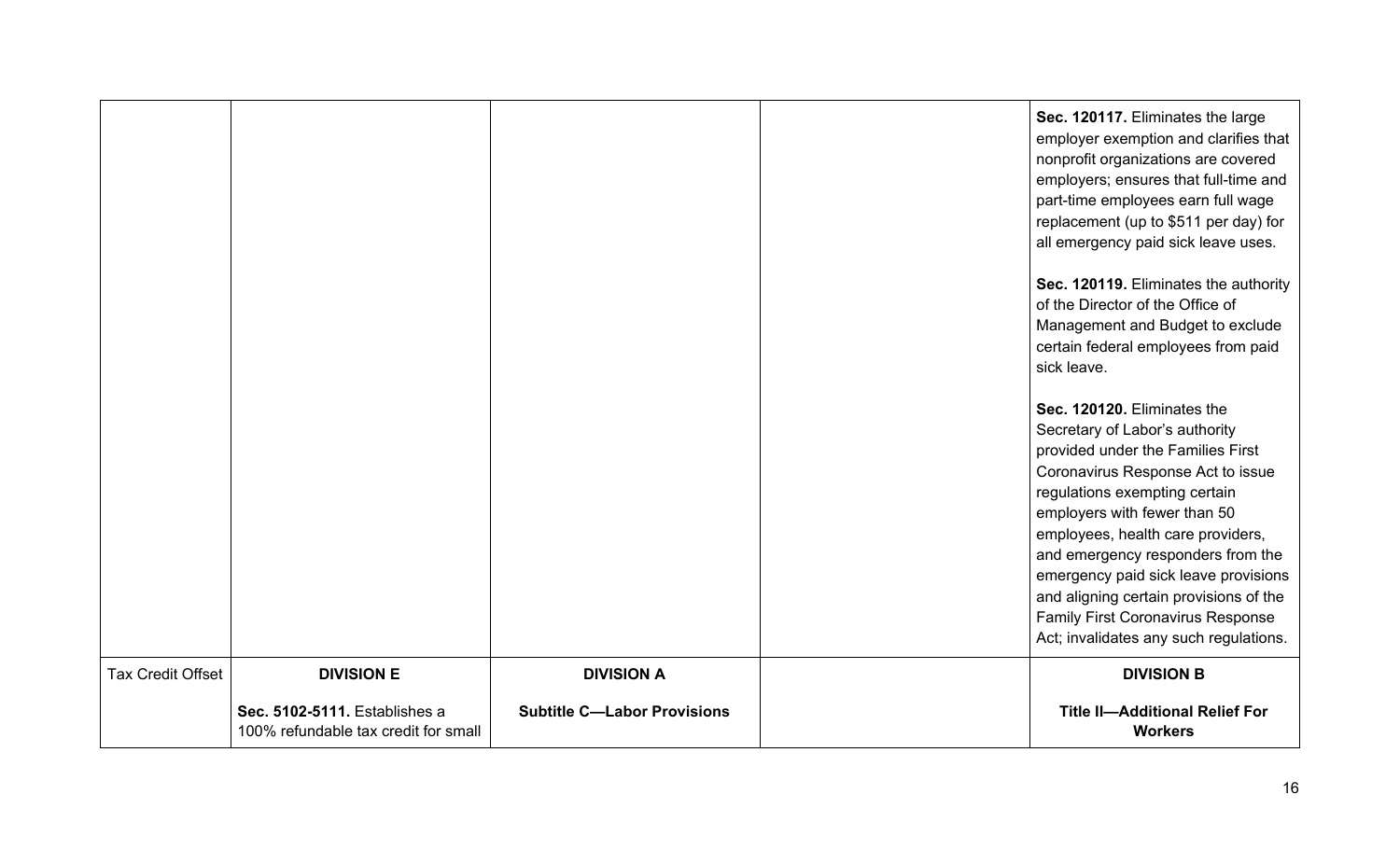| and medium size businesses (under<br>500 employees) to provide paid sick<br>leave to employees affected by<br>COVID-19 who are unable to work<br>or telework and meet one of the<br>specified conditions<br>Paid leave for employees who are<br>quarantined or being tested for<br>COVID-19 is calculated based on<br>regular compensation with a \$511<br>daily cap<br>Paid leave for employees who are<br>caring for someone because of<br>COVID-19 or are included in the<br>catch-all category is $\frac{2}{3}$ of regular<br>compensation with a \$200 daily cap<br><b>DIVISION C-Emergency Family</b><br>and Medical Leave Expansion<br>Act<br>Sec. 3102-3106. Establishes a<br>100% refundable tax credit for small<br>and medium-size businesses<br>(under 500 employees) to provide<br>paid family leave to employees who<br>are unable to work or telework and<br>are caring for a child if the school or<br>place of care has been closed, or<br>the child care provider is | Sec. 3601. Clarifies an employer is<br>not required to pay more than \$200<br>per day and \$10,000 in the aggregate<br>for each employee for paid leave.<br>Sec. 3602. Specifies an employer is<br>not required to pay more than either<br>\$511 per day (\$5110 in the<br>aggregate) when the employee is<br>taking leave due to quarantine or<br>isolation order or is experiencing<br>COVID-19 symptoms and seeking a<br>diagnosis OR \$200 per day (\$2000 in<br>the aggregate) when the employee is<br>taking leave to care for an individual<br>in quarantine or isolation or for the<br>employee's child due to school<br>closure or lack of child care.<br>Sec. 3606. Allows employers to<br>receive an advance tax credit from<br>Treasury instead of having to be<br>reimbursed on the back end. |  | <b>Subtitle C-Credits for Paid Sick</b><br>and Family Leave<br>Sec. 20221. Extends the refundable<br>payroll tax credits for paid sick and<br>family leave, enacted in the Families<br>First Coronavirus Response Act,<br>through the end of 2021.<br>Sec. 20222. On or after the date of<br>enactment, allows employers to claim<br>up to \$511 per day, rather than \$200,<br>for caregivers of individuals subject to<br>a coronavirus related stay at home<br>order and parents providing for<br>children affected by a coronavirus<br>related school closure.<br>Sec. 20223. Allows employers to<br>claim up to \$12,000 in refundable<br>payroll tax credits, rather than<br>\$10,000 and allows individuals to<br>claim the credit for a maximum of 60<br>days (corresponding to the \$12,000<br>amount) rather than 50 days.<br>Sec. 20224. Allows individuals to<br>elect to use their average daily<br>self-employment income from 2019<br>rather than 2020 to compute the<br>credit. |
|----------------------------------------------------------------------------------------------------------------------------------------------------------------------------------------------------------------------------------------------------------------------------------------------------------------------------------------------------------------------------------------------------------------------------------------------------------------------------------------------------------------------------------------------------------------------------------------------------------------------------------------------------------------------------------------------------------------------------------------------------------------------------------------------------------------------------------------------------------------------------------------------------------------------------------------------------------------------------------------|------------------------------------------------------------------------------------------------------------------------------------------------------------------------------------------------------------------------------------------------------------------------------------------------------------------------------------------------------------------------------------------------------------------------------------------------------------------------------------------------------------------------------------------------------------------------------------------------------------------------------------------------------------------------------------------------------------------------------------------------------------------------------------------------------------|--|-------------------------------------------------------------------------------------------------------------------------------------------------------------------------------------------------------------------------------------------------------------------------------------------------------------------------------------------------------------------------------------------------------------------------------------------------------------------------------------------------------------------------------------------------------------------------------------------------------------------------------------------------------------------------------------------------------------------------------------------------------------------------------------------------------------------------------------------------------------------------------------------------------------------------------------------------------------------------------------------------|
|----------------------------------------------------------------------------------------------------------------------------------------------------------------------------------------------------------------------------------------------------------------------------------------------------------------------------------------------------------------------------------------------------------------------------------------------------------------------------------------------------------------------------------------------------------------------------------------------------------------------------------------------------------------------------------------------------------------------------------------------------------------------------------------------------------------------------------------------------------------------------------------------------------------------------------------------------------------------------------------|------------------------------------------------------------------------------------------------------------------------------------------------------------------------------------------------------------------------------------------------------------------------------------------------------------------------------------------------------------------------------------------------------------------------------------------------------------------------------------------------------------------------------------------------------------------------------------------------------------------------------------------------------------------------------------------------------------------------------------------------------------------------------------------------------------|--|-------------------------------------------------------------------------------------------------------------------------------------------------------------------------------------------------------------------------------------------------------------------------------------------------------------------------------------------------------------------------------------------------------------------------------------------------------------------------------------------------------------------------------------------------------------------------------------------------------------------------------------------------------------------------------------------------------------------------------------------------------------------------------------------------------------------------------------------------------------------------------------------------------------------------------------------------------------------------------------------------|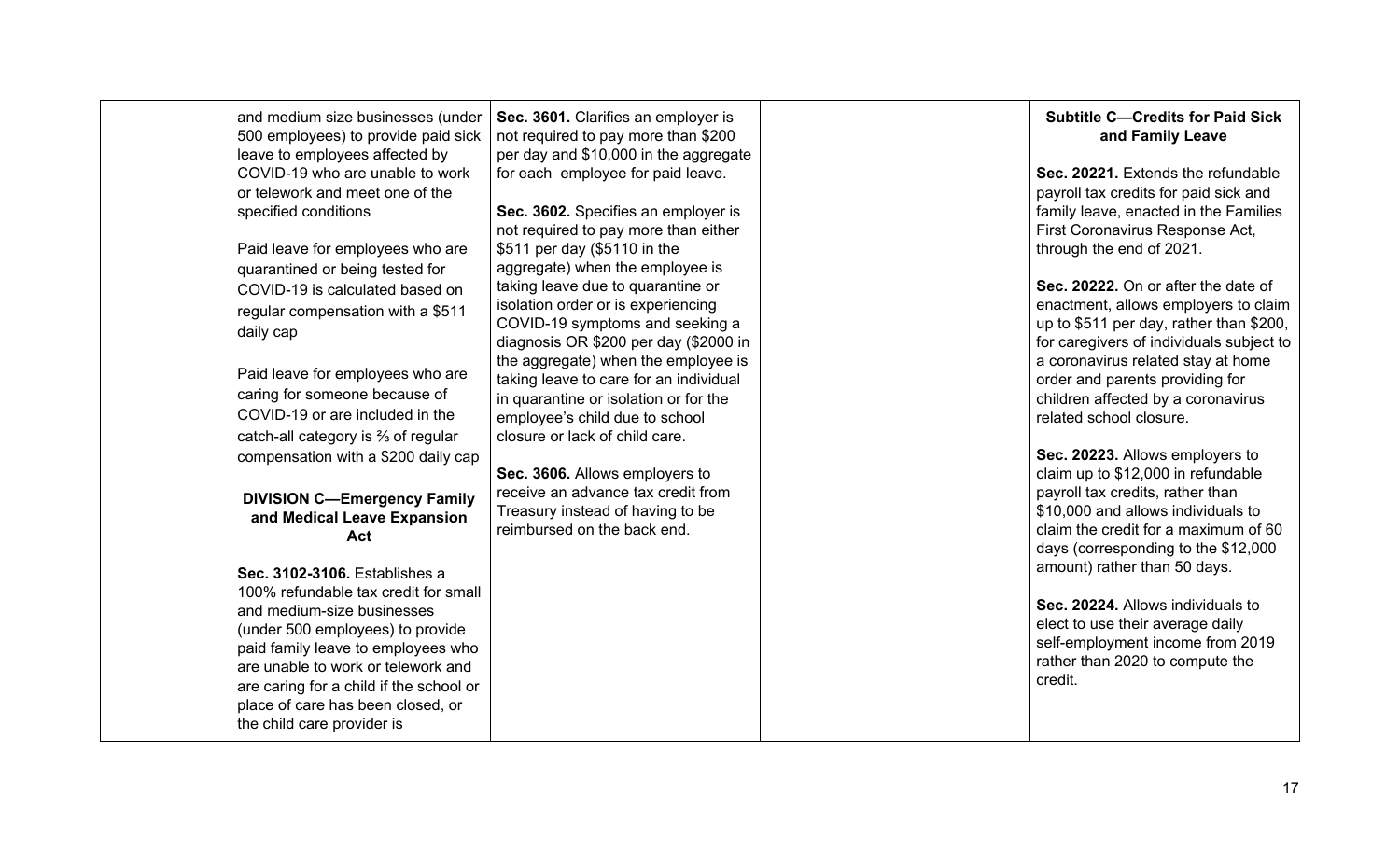| unavailable due to COVID-19<br>precautions<br>Eligible full-time employees can<br>receive leave pay at a rate not less<br>than $\frac{2}{3}$ of their regular pay with<br>\$200 daily cap<br>Sec. 7002. Credit Against<br>Self-Employment Tax. In the case<br>of an eligible self-employed<br>individual, there would be allowed<br>paid leave as a credit against the<br>tax imposed by subtitle A of the<br>Internal Revenue Code of 1986 for<br>any taxable year an amount equal<br>to the qualified sick leave equivalent<br>amount with respect to the<br>individual. |  | Sec. 20225. Removes the exclusion<br>disallowing the paid sick and family<br>leave credits enacted in the Families<br>First Coronavirus Response Act for<br>Federal, state, and local<br>governments.<br>Sec. 20227. On or after the<br>enactment date, provides that,<br>notwithstanding other changes in this<br>Act requiring employers with 500 or<br>more employees to provide paid sick<br>leave and paid family and medical<br>leave, these employers are not<br>eligible for payroll tax credits for<br>these wages (exception for federal,<br>state, and local governments). |
|----------------------------------------------------------------------------------------------------------------------------------------------------------------------------------------------------------------------------------------------------------------------------------------------------------------------------------------------------------------------------------------------------------------------------------------------------------------------------------------------------------------------------------------------------------------------------|--|---------------------------------------------------------------------------------------------------------------------------------------------------------------------------------------------------------------------------------------------------------------------------------------------------------------------------------------------------------------------------------------------------------------------------------------------------------------------------------------------------------------------------------------------------------------------------------------|
| Sec. 7004. Credit for Family<br><b>Leave for Certain Self-Employed</b><br>Individuals. In the case of an<br>eligible self-employed individual,<br>there shall be allowed as a credit<br>against the tax imposed by subtitle<br>A of the Internal Revenue Code of<br>1986 for any taxable year an<br>amount equal to 100% of the<br>qualified family leave equivalent                                                                                                                                                                                                       |  |                                                                                                                                                                                                                                                                                                                                                                                                                                                                                                                                                                                       |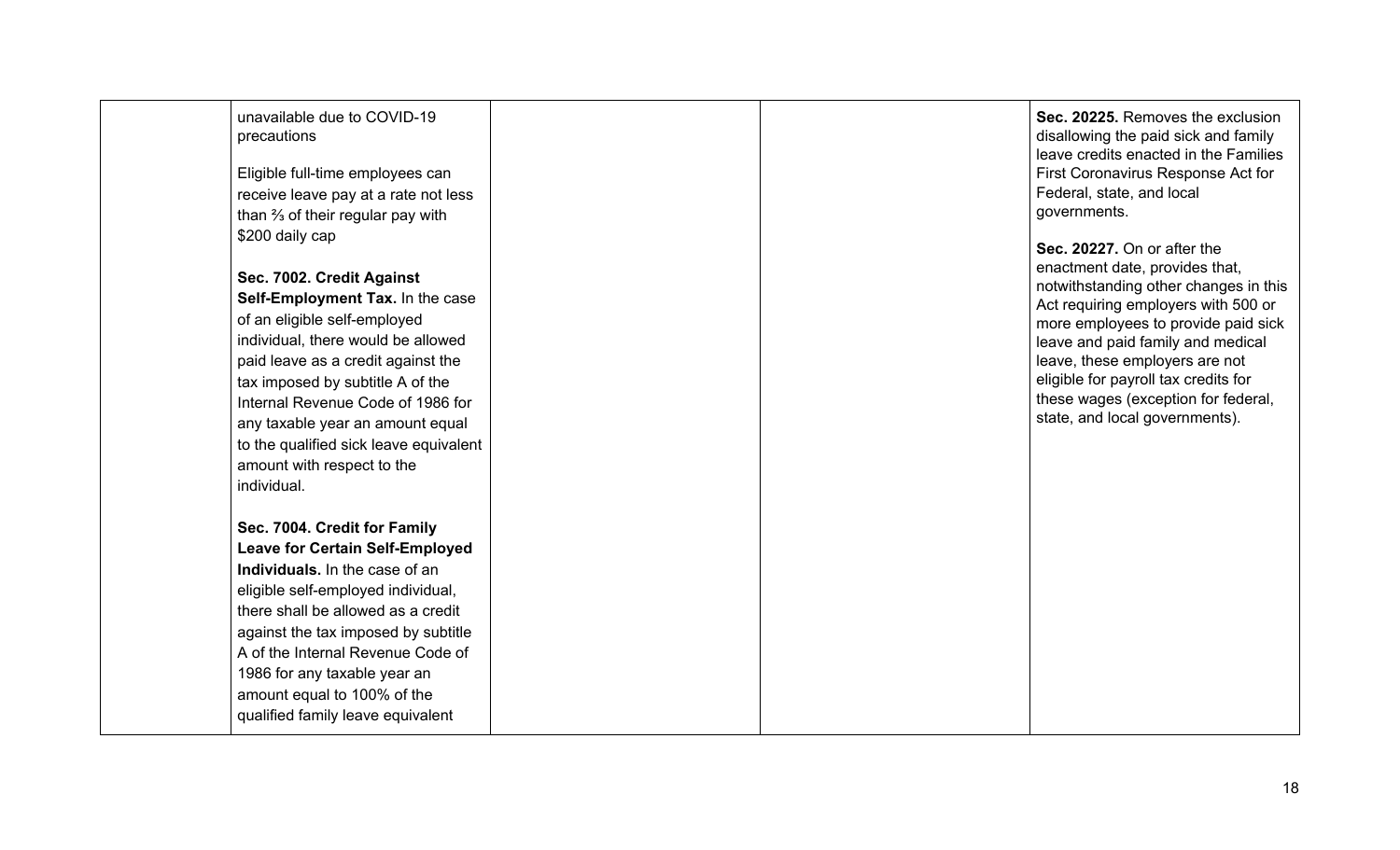|                     | amount with respect to the<br>individual.                                                     |                                                                                                          |                                                                                                                    |
|---------------------|-----------------------------------------------------------------------------------------------|----------------------------------------------------------------------------------------------------------|--------------------------------------------------------------------------------------------------------------------|
| <b>Unemployment</b> | Sec. 4102. Emergency Transfers<br><b>For Unemployment</b>                                     | <b>DIVISION A</b>                                                                                        | <b>DIVISION A</b>                                                                                                  |
|                     | <b>Compensation Administration.</b><br>Provides additional unemployment<br>funding to states. | <b>TITLE II-Assistance for American</b><br>Workers, Families, and<br><b>Businesses</b>                   | <b>TITLE VI-Labor, Health and</b><br>Human Services, Education, and<br><b>Related Agencies</b>                     |
|                     |                                                                                               | <b>Subtitle A-Unemployment</b><br><b>Insurance Provisions</b>                                            | Department of Labor. Includes \$925<br>million to assist States in processing<br>unemployment insurance claims and |
|                     |                                                                                               | Sec. 2102. Creates a temporary                                                                           | \$15 million for the federal                                                                                       |
|                     |                                                                                               | Pandemic Unemployment Assistance<br>program through December 31, 2020<br>to provide payment to those not | administration of unemployment<br>insurance activities.                                                            |
|                     |                                                                                               | traditionally eligible for<br>unemployment benefits                                                      | <b>DIVISION E</b>                                                                                                  |
|                     |                                                                                               | (self-employed, independent                                                                              | Sec. 50001. Extends the \$600                                                                                      |
|                     |                                                                                               | contractors, those with limited work                                                                     | <b>Federal Pandemic Unemployment</b>                                                                               |
|                     |                                                                                               | history, and others) who are unable<br>to work as a direct result of the                                 | Compensation (FPUC) through<br>January 31, 2021 and allows                                                         |
|                     |                                                                                               | coronavirus public health emergency.                                                                     | individuals already receiving regular<br>state unemployment benefits on                                            |
|                     |                                                                                               | Sec. 2103. Provides payment to                                                                           | January 31 to continue receiving the                                                                               |
|                     |                                                                                               | states to reimburse nonprofits,                                                                          | FPUC supplement until the end of the                                                                               |
|                     |                                                                                               | government agencies, and Indian<br>tribes for half of the costs they incur                               | period of benefits to which they are<br>entitled so long as they would end by                                      |
|                     |                                                                                               | through December 31, 2020 to pay<br>unemployment benefits.                                               | March 31, 2021.                                                                                                    |
|                     |                                                                                               |                                                                                                          | Sec. 50002. Extends Pandemic                                                                                       |
|                     |                                                                                               | Sec. 2104. Provides an additional<br>\$600 per week payment to each                                      | <b>Unemployment Assistance benefits</b><br>(PUA) provided to allow workers who                                     |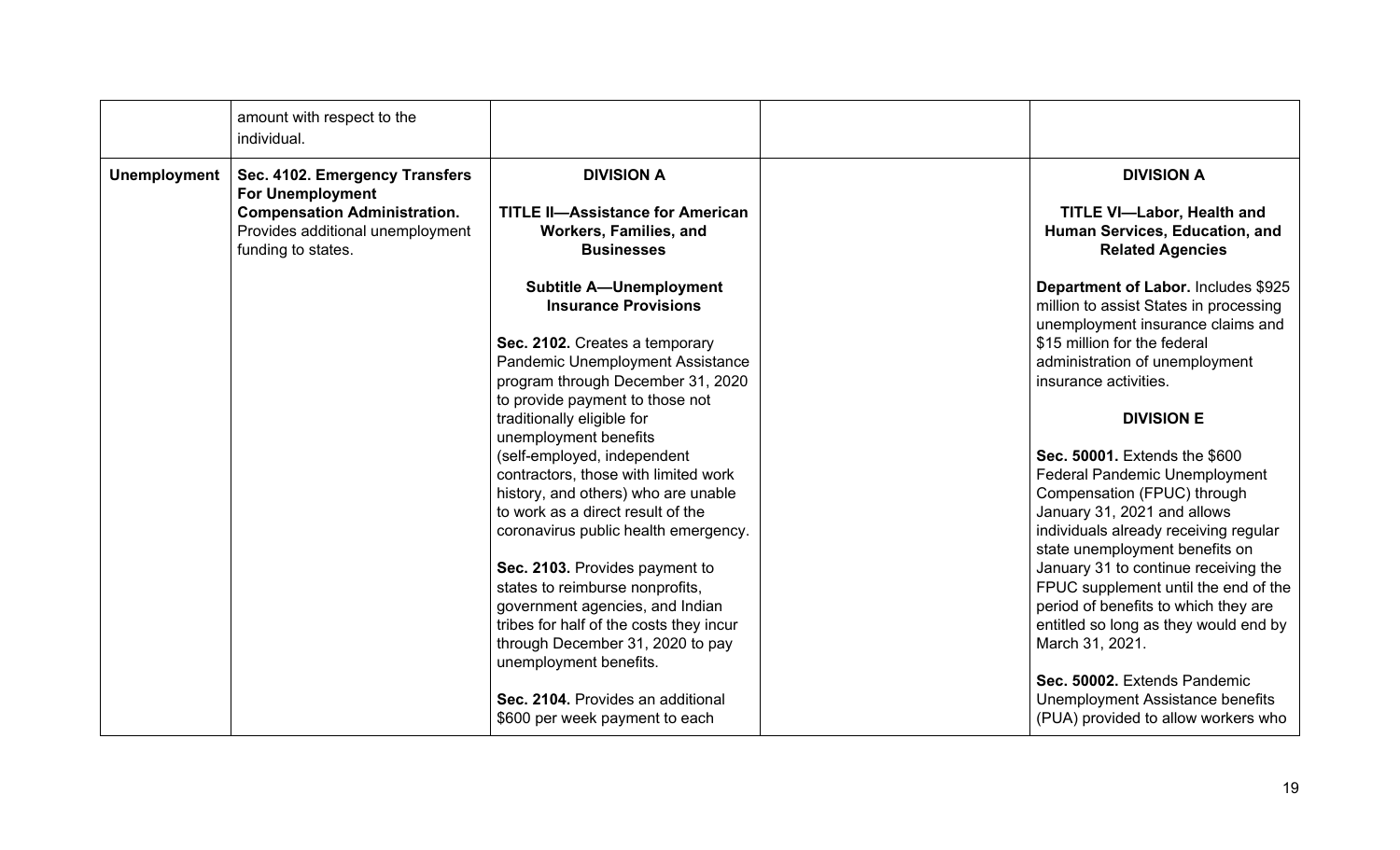|  | recipient of unemployment insurance      | do not qualify for regular             |
|--|------------------------------------------|----------------------------------------|
|  | or Pandemic Unemployment                 | unemployment compensation to           |
|  | Assistance for up to four months.        | apply for PUA through January 31,      |
|  |                                          | 2021 and receive all of the weeks of   |
|  | Sec. 2105. Provides funding to pay       | benefits so long as they are for       |
|  | the cost of the first week of            | weeks ending by March 31, 2021.        |
|  | unemployment benefits through            |                                        |
|  | December 31, 2020 for states that        | Sec. 50003. Extends Pandemic           |
|  | choose to pay recipients as soon as      | <b>Extended Unemployment</b>           |
|  |                                          |                                        |
|  | they become unemployed instead of        | Compensation (PEUC), which             |
|  | waiting one week before the              | provides 13 additional weeks of        |
|  | individual is eligible to receive        | unemployment benefits to individuals   |
|  | benefits.                                | who have exhausted other benefits.     |
|  |                                          | to allow individuals to apply for PEUC |
|  | Sec. 2106. Provides states with          | through January 31, 2021, and to       |
|  | temporary, limited flexibility to hire   | receive the full 13 weeks so long as   |
|  | temporary staff, rehire former staff, or | they are for weeks ending no later     |
|  | take other steps to quickly process      | than March 31, 2021.                   |
|  | unemployment claims.                     |                                        |
|  |                                          | Sec. 50004. Extends full federal       |
|  | Sec. 2107. Provides an additional 13     | funding for the first week of          |
|  | weeks of unemployment benefits           | compensable regular unemployment       |
|  |                                          |                                        |
|  | through December 31, 2020 to help        | for states with no waiting week        |
|  | those who remain unemployed after        | through January 31, 2021.              |
|  | weeks of state unemployment              |                                        |
|  | benefits are no longer                   | Sec. 50005. Extends the financial      |
|  | available.                               | relief provided to reimbursable        |
|  |                                          | employers in the CARES Act through     |
|  | Sec. 2108. Provides funding to           | January 31, 2021, and makes            |
|  | support "short-time compensation"        | technical corrections to ensure that   |
|  | programs, where employers reduce         | states can simply waive 50% of the     |
|  | employee hours instead of laying off     | amount owed by such employers.         |
|  | workers and the employees with           |                                        |
|  |                                          |                                        |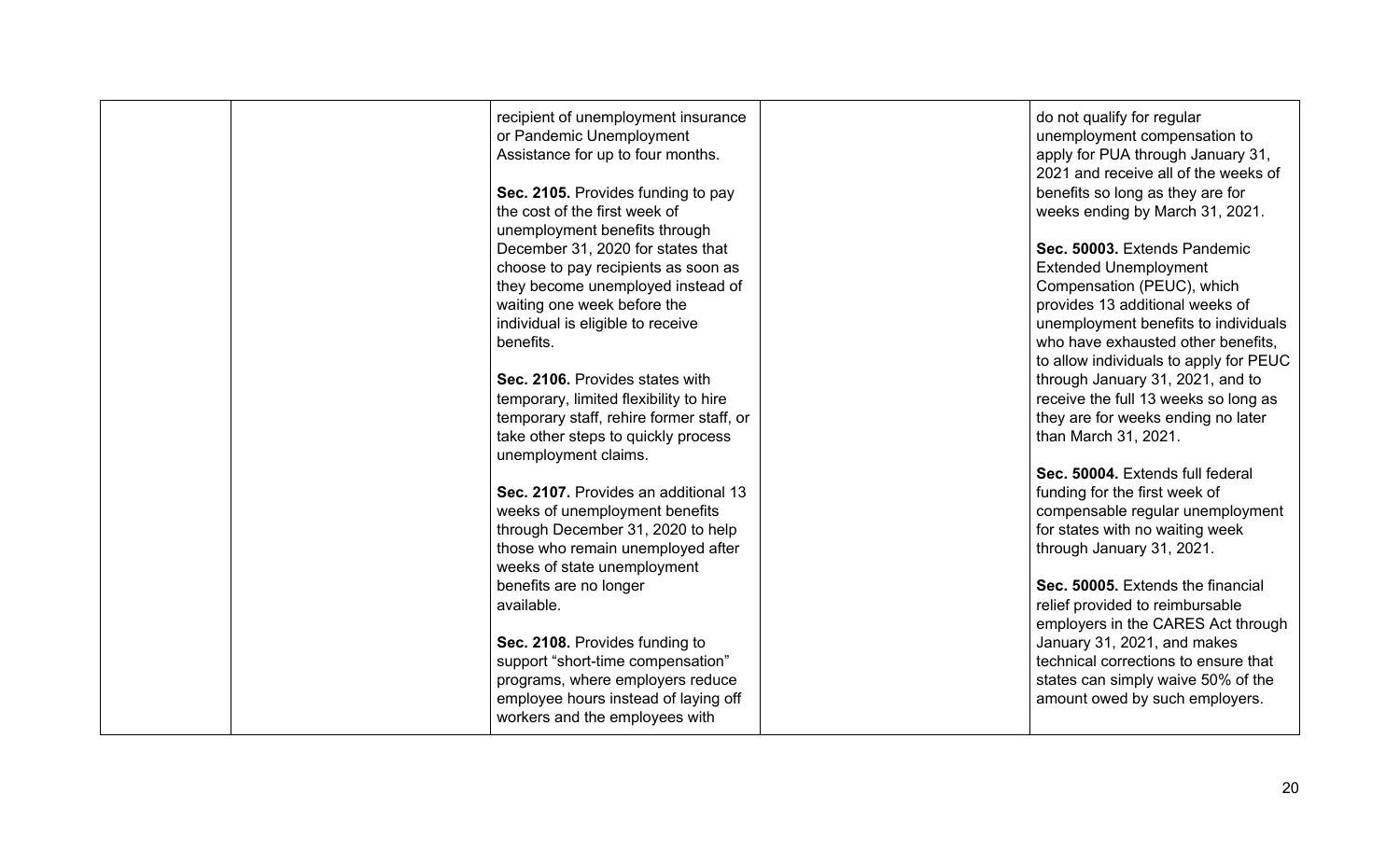| reduced hours receive a prorated<br>unemployment benefit. This provision<br>would pay 100% of the costs they<br>incur in providing this short-time<br>compensation through December 31,<br>2020.                                      | Sec. 50006. Clarifies state flexibility<br>to use the most readily available<br>sources of income verification for<br>PUA applicants, including data from<br>the mobile apps used by many gig<br>workers.                                            |
|---------------------------------------------------------------------------------------------------------------------------------------------------------------------------------------------------------------------------------------|------------------------------------------------------------------------------------------------------------------------------------------------------------------------------------------------------------------------------------------------------|
| Sec. 2109. Provides funding to<br>support states that begin "short-time"<br>compensation" programs. This<br>provision would pay 50% of the costs<br>that a state incurs in providing<br>short-time compensation through               | Sec. 50007. Extends from December<br>31, 2020, to June 30, 2021,<br>interest-free loans provided to states<br>by the Families First Coronavirus<br>Response Act.                                                                                     |
| December 31, 2020.<br>Sec. 2110. Provides \$100 million in<br>grants to states that enact "short-time<br>compensation" programs to help<br>them implement and administer these<br>programs.                                           | Sec. 50008. Extends from December<br>31, 2020, to June 30, 2021, the<br>increase in the federal<br>reimbursement for extended<br>unemployment compensation from<br>50% to 100% provided by the<br><b>Families First Coronavirus Response</b><br>Act. |
| Sec. 2111. Requires the Department<br>of Labor to disseminate model<br>legislative language for states,<br>provide technical assistance, and<br>establish reporting requirements<br>related to "short-time compensation"<br>programs. | Sec. 50009. Extends the temporary<br>100% financing of Short-Time<br>Compensation payments to states<br>with programs in law through January<br>31, 2021.                                                                                            |
|                                                                                                                                                                                                                                       | Sec. 50010. Extends the temporary<br>50% financing of Short-Time<br>Compensation payments not made<br>under a state law through January<br>31, 2021.                                                                                                 |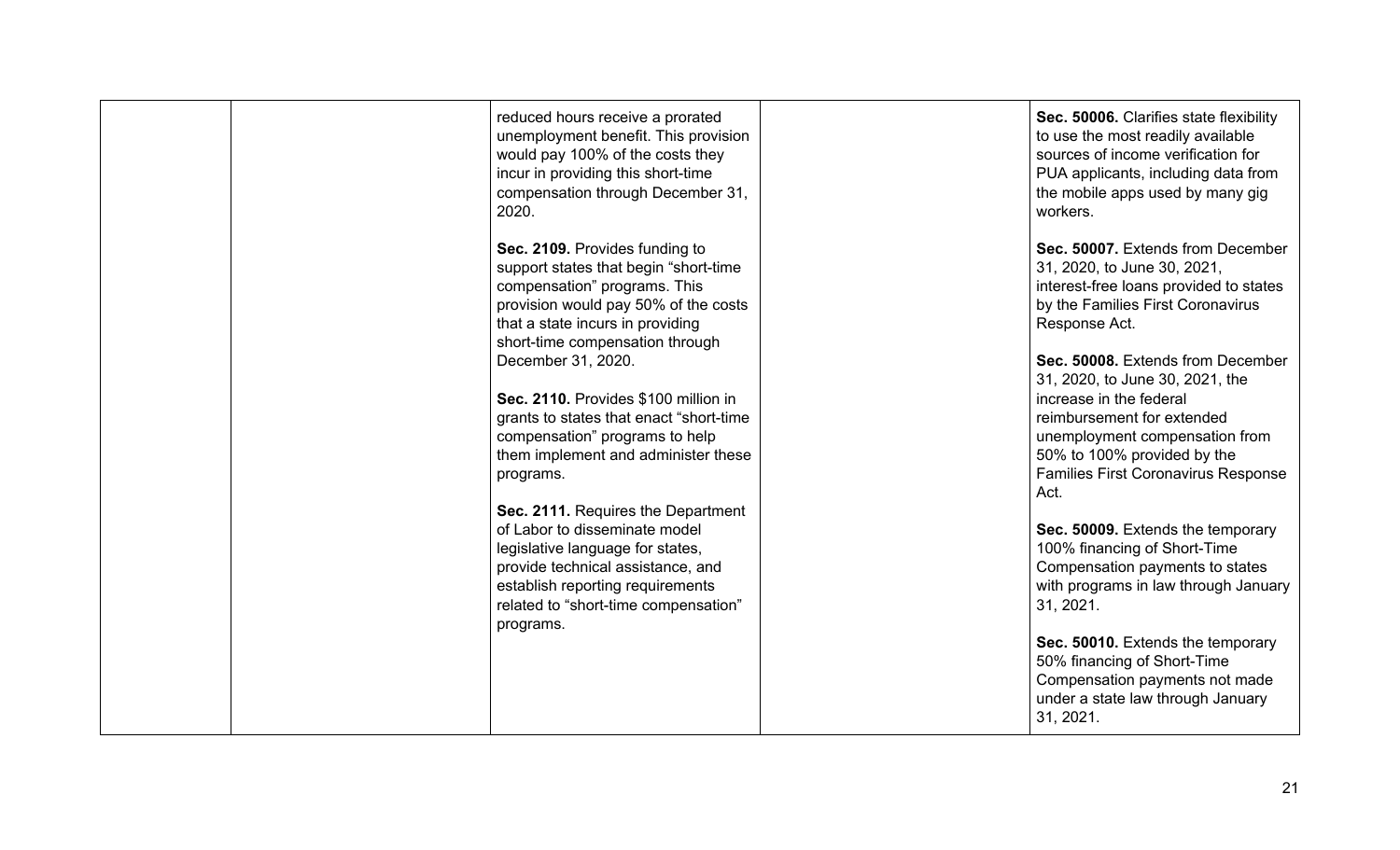|                                          |                                                                                                                                                                                                                                                                                                                                                                                                                                                                                                                                                                                                                                                                                                                                                                                                                                                    | Sec. 50011. Ensures that any states<br>that enact a short-time compensation<br>law will receive full federal financing<br>for all agreements in place after<br>March 29, even if agreement began<br>before a new state STC law became<br>effective.                                                                                                                                                                                                                                                                                                                                                                                                                                                                                                                     |
|------------------------------------------|----------------------------------------------------------------------------------------------------------------------------------------------------------------------------------------------------------------------------------------------------------------------------------------------------------------------------------------------------------------------------------------------------------------------------------------------------------------------------------------------------------------------------------------------------------------------------------------------------------------------------------------------------------------------------------------------------------------------------------------------------------------------------------------------------------------------------------------------------|-------------------------------------------------------------------------------------------------------------------------------------------------------------------------------------------------------------------------------------------------------------------------------------------------------------------------------------------------------------------------------------------------------------------------------------------------------------------------------------------------------------------------------------------------------------------------------------------------------------------------------------------------------------------------------------------------------------------------------------------------------------------------|
| <b>Education</b><br><b>Stabilization</b> | <b>TITLE VIII-Departments of Labor,</b><br><b>Health and Human Services,</b><br><b>Education And Related Agencies</b><br><b>Department of Education,</b><br><b>Education Stabilization Fund</b><br>(\$30.75 billion). Includes funds for<br>grants to provide emergency support<br>to local school systems and higher<br>education institutions to continue to<br>provide educational services to their<br>students and support the on-going<br>functionality of school districts and<br>institutions.<br>Designates \$3 billion for Governors in<br>each state to allocate at their<br>discretion for emergency support<br>grants to local educational agencies<br>that the State educational agency<br>deems have been most significantly<br>impacted by coronavirus.<br>Designates \$14.25 billion for higher<br>education emergency relief for | <b>DIVISION A</b><br>Title VI-Labor, Health and Human<br>Services, Education, and Related<br><b>Agencies</b><br><b>State Fiscal Stabilization Fund</b><br>(\$90 billion). Supports elementary,<br>secondary, and postsecondary<br>education and, as applicable, early<br>childhood education programs;<br>support to institutions of higher<br>education may include emergency<br>financial aid to students for food,<br>housing, technology, health care, and<br>child care costs.<br>Higher Education (\$10.15 billion).<br>Designated to alleviate burdens<br>associated with the coronavirus for<br>both colleges and students. including<br>emergency financial aid to<br>postsecondary students for housing,<br>food, technology, health care, and<br>child care. |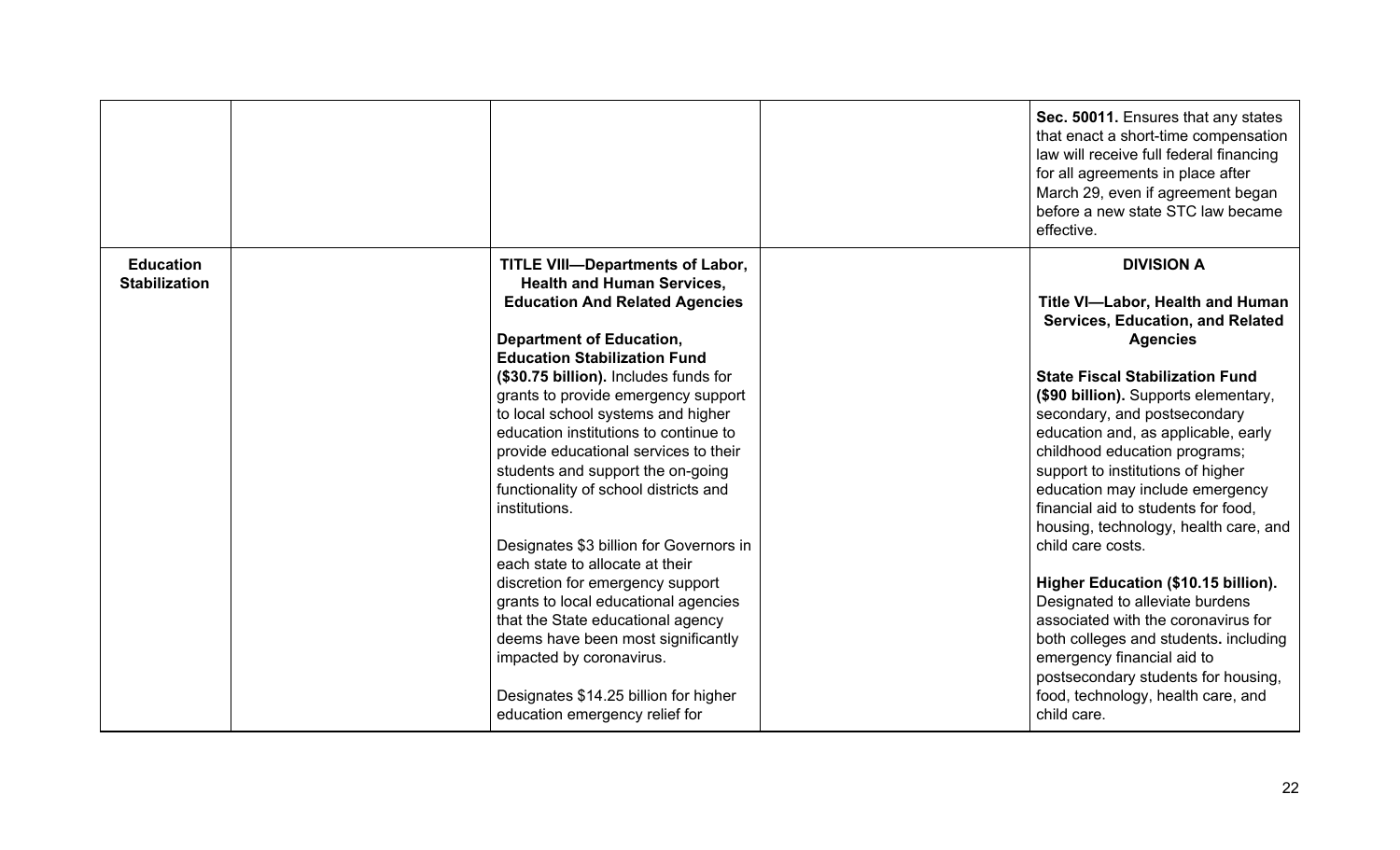|                 | institutions of higher education to<br>prevent, prepare for, and respond to<br>coronavirus. Funds may be used to<br>defray expenses for institutions of<br>higher education, such as lost<br>revenue, technology costs associated<br>with a transition to distance<br>education, and grants to students for<br>food, housing, course materials,<br>technology, health care, and child<br>care.                                                                                                                                               |                                                                                                                                                                                                                                                                                                                                                                                                                                                        |
|-----------------|----------------------------------------------------------------------------------------------------------------------------------------------------------------------------------------------------------------------------------------------------------------------------------------------------------------------------------------------------------------------------------------------------------------------------------------------------------------------------------------------------------------------------------------------|--------------------------------------------------------------------------------------------------------------------------------------------------------------------------------------------------------------------------------------------------------------------------------------------------------------------------------------------------------------------------------------------------------------------------------------------------------|
| <b>Tax Code</b> | <b>DIVISION A</b><br><b>TITLE II-Assistance for American</b><br>Workers, Families, and<br><b>Businesses</b>                                                                                                                                                                                                                                                                                                                                                                                                                                  | <b>DIVISION J</b><br><b>Title I-Economic Stimulus</b><br><b>Subtitle C-Earned Income Tax</b>                                                                                                                                                                                                                                                                                                                                                           |
|                 | <b>Subtitle C- Business Provisions</b><br>Sec. 2303. Relaxes the limitations on<br>a company's use of losses. Net<br>operating losses (NOL) are currently<br>subject to a taxable-income limitation,<br>and they cannot be carried back to<br>reduce income in a prior tax year.<br>The provision provides that an NOL<br>arising in a tax year beginning in<br>2018, 2019, or 2020 can be carried<br>back five years. The provision also<br>temporarily removes the taxable<br>income limitation to allow an NOL to<br>fully offset income. | <b>Credit</b><br>Sec. 20122. Repeals prohibition for<br>an EITC-eligible taxpayer with<br>qualifying children from taking the<br>childless EITC due to failure to meet<br>child identification requirements.<br>Sec. 20123. Treats a married but<br>separated individual as not married<br>for purposes of the EITC if a joint<br>return is not filed and the taxpayer<br>lives with a qualifying child for more<br>than one-half of the taxable year. |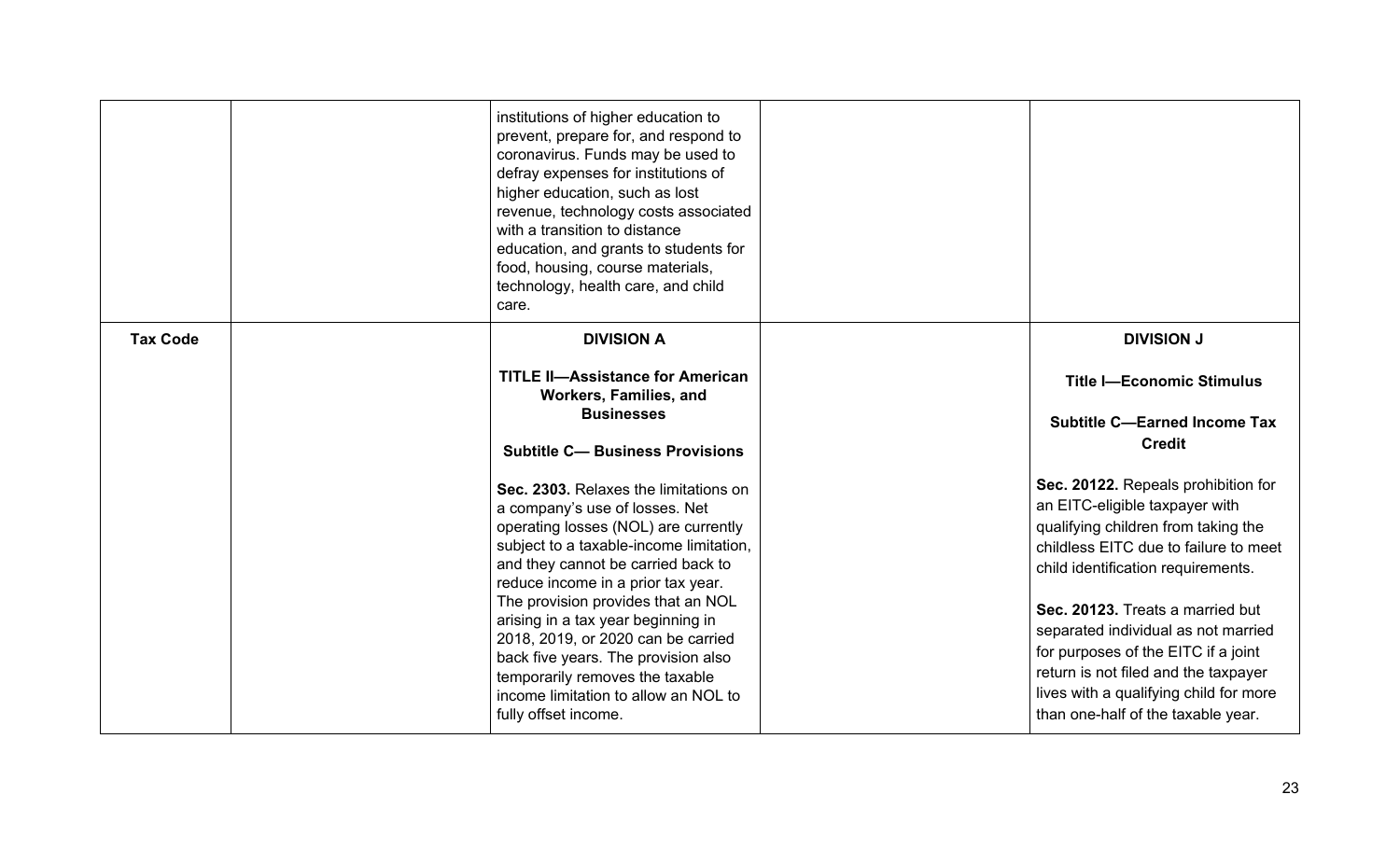|  | Sec. 2304. Modifies the loss<br>limitation applicable to pass-through<br>businesses and sole proprietors, so<br>they can utilize excess business<br>losses and access critical cash flow<br>to maintain operations and payroll for<br>their employees.<br>Sec. 2305. Accelerates the ability of<br>companies to recover corporate<br>alternative minimum tax (AMT)<br>(repealed as part of the Tax Cuts and<br>Jobs Act, but corporate AMT credits<br>were made available as refundable<br>credits over several years, ending in<br>2021), permitting companies to claim<br>a refund now and obtain additional<br>cash flow during the COVID-19<br>emergency. | Sec. 20124. Eliminates the<br>disqualified investment income test<br>so that individuals are able to claim<br>the EITC without regard to the<br>amount of certain investment income.<br>Sec. 20125. Instructs Treasury to<br>make payments to the territories that<br>relate to the cost of each territory's<br>EITC.<br>Sec. 20126. Allows taxpayers in<br>2020, for purposes of computing the<br>EITC, to substitute their 2019 earned<br>income for their 2020 earned income<br>if their 2020 earned income is less<br>than their 2019 earned income. |
|--|---------------------------------------------------------------------------------------------------------------------------------------------------------------------------------------------------------------------------------------------------------------------------------------------------------------------------------------------------------------------------------------------------------------------------------------------------------------------------------------------------------------------------------------------------------------------------------------------------------------------------------------------------------------|----------------------------------------------------------------------------------------------------------------------------------------------------------------------------------------------------------------------------------------------------------------------------------------------------------------------------------------------------------------------------------------------------------------------------------------------------------------------------------------------------------------------------------------------------------|
|  | Sec. 2306. Temporarily increases the<br>amount of interest expense<br>businesses are allowed to deduct on<br>their tax returns, by increasing the<br>30% limitation to 50% of taxable<br>income (with adjustments) for 2019<br>and 2020.                                                                                                                                                                                                                                                                                                                                                                                                                      | <b>Subtitle D-Child Tax Credit</b><br>Sec. 20131. Makes the child tax<br>credit (CTC) fully refundable for<br>2020; increases the amount to<br>\$3,000 per child (\$3,600 for a child<br>under age 6; makes 17-year-olds<br>qualifying children; and requires the<br>Secretary to make best efforts to<br>provide the enhanced credit in the<br>form of an advanced payment.                                                                                                                                                                             |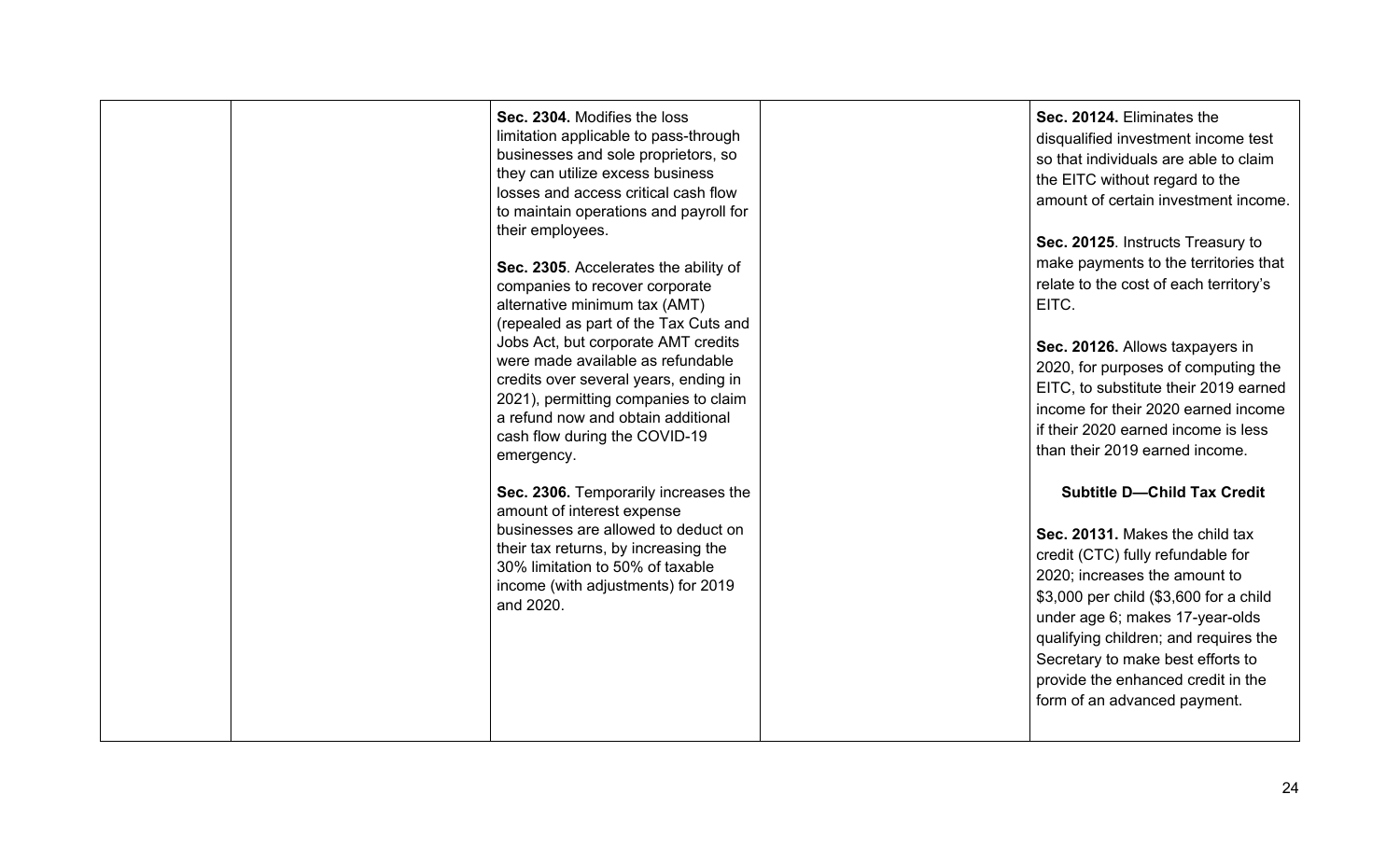|  |  | <b>Subtitle E-Dependent Care</b><br><b>Assistance</b>                                                                                                                                                                                                                                                                                                                                             |
|--|--|---------------------------------------------------------------------------------------------------------------------------------------------------------------------------------------------------------------------------------------------------------------------------------------------------------------------------------------------------------------------------------------------------|
|  |  | Sec. 20141. Makes the Child and<br>Dependent Care Tax Credit (CDCTC)<br>fully refundable for 2020; increases<br>the maximum credit rate to 50%;<br>amends the phaseout threshold to<br>begin at \$120,000 instead of 15,000;<br>and doubles the amount of expenses<br>eligible for the credit to \$6,000 for<br>one qualifying individual and \$12,000<br>for two or more qualifying individuals. |
|  |  | Sec. 20142. Increases the exclusion<br>for employer-provided dependent<br>care assistance from \$5,000 to<br>\$10,500 (from \$2,500 to \$5,250 in<br>the case of a separate return filed by<br>a married individual) for 2020.                                                                                                                                                                    |
|  |  | <b>Subtitle F-Flexibility For Certain</b><br><b>Employee Benefits</b>                                                                                                                                                                                                                                                                                                                             |
|  |  | Sec. 20152. Allows participants of<br>dependent care flexible spending<br>arrangements to carry over up to the<br>annual maximum amount of unused<br>dependent care assistance benefits<br>or contributions from 2020 to 2021.                                                                                                                                                                    |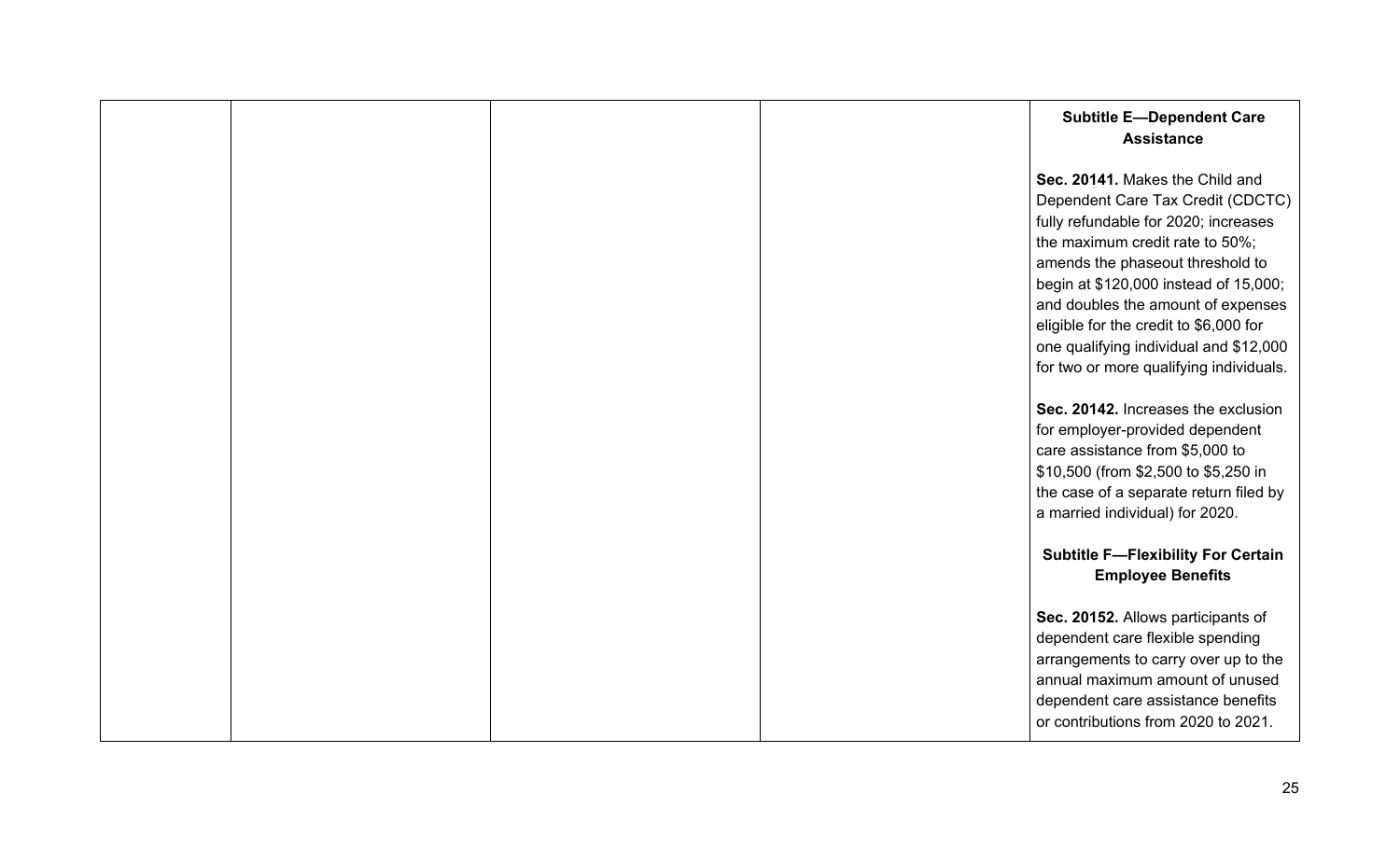| <b>Direct Financial</b><br><b>Assistance</b> | <b>TITLE II-Assistance for American</b><br>Workers, Families, and | <b>TITLE I- Economic Stimulus</b>                                           |
|----------------------------------------------|-------------------------------------------------------------------|-----------------------------------------------------------------------------|
|                                              | <b>Businesses</b>                                                 | <b>SUBTITLE A-2020 RECOVERY</b><br><b>REBATE IMPROVEMENTS</b>               |
|                                              | <b>Subtitle B-Recovery Rebates &amp;</b>                          |                                                                             |
|                                              | <b>Other Individual Provisions</b>                                | Sec. 20101. Makes all dependents<br>eligible for the \$500 qualifying child |
|                                              | Sec. 2201. Authorizes recovery                                    | amount in the Economic Impact                                               |
|                                              | rebates of \$1,200 for all individuals                            | Payments made under the CARES                                               |
|                                              | with adjusted gross income up to                                  | Act, previously only applicable to                                          |
|                                              | \$75,000 (\$112,500 for head of                                   | children below age 17. This allows                                          |
|                                              | household) and \$2,400 for married                                | households with dependents who are                                          |
|                                              | couples with adjusted gross income                                | full-time students below age 24 and                                         |
|                                              | up to \$150,000 who file a joint return.                          | adult dependents to also receive the                                        |
|                                              | Amounts increase by \$500 for every                               | \$500 amount. This provision is                                             |
|                                              | child. Income is based on tax returns.                            | retroactive to the date of enactment                                        |
|                                              |                                                                   | of the CARES Act.                                                           |
|                                              | Decreases the rebate amount by \$5                                |                                                                             |
|                                              | for each \$100 a taxpayer's income                                | <b>SUBTITLE B-ADDITIONAL</b>                                                |
|                                              | exceeds the phase-out threshold;                                  | <b>RECOVERY REBATES TO</b>                                                  |
|                                              | completely phases-out for single                                  | <b>INDIVIDUALS</b>                                                          |
|                                              | filers with incomes exceeding                                     |                                                                             |
|                                              | \$99,000 (\$136,500 for head of                                   | Sec. 20111. Provides a \$1,200                                              |
|                                              | household), and \$198,000 for joint.                              | refundable tax credit for each family                                       |
|                                              |                                                                   | member (up to three dependents)                                             |
|                                              | Sec. 2206. Exclusion for certain                                  | paid out in advance payments,                                               |
|                                              | employer payments of student                                      | similar to the Economic Impact                                              |
|                                              | loans.                                                            | Payments in the CARES Act. The                                              |
|                                              | Enables employers to provide a                                    | credit phases out starting at \$75,000                                      |
|                                              | student loan repayment benefit to                                 | of modified adjusted gross income                                           |
|                                              | employees on a tax-free basis. Under                              | (\$112,500 for head of household                                            |
|                                              | the provision, an employer may                                    | filers and \$150,000 for joint filers) at                                   |
|                                              | contribute up to \$5,250 annually                                 | a rate of \$5 per \$100 of income.                                          |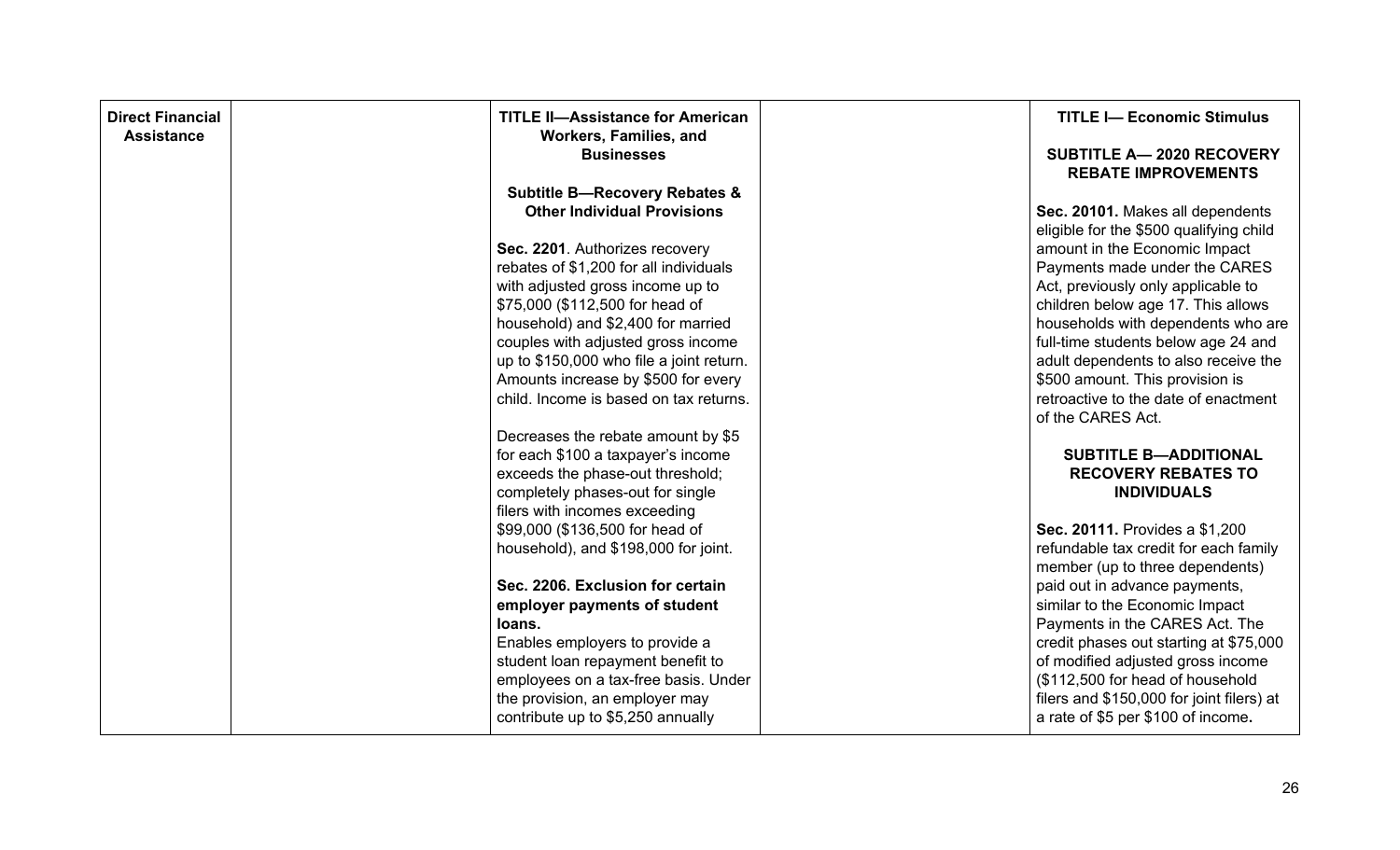|                                     |                                                                      | toward an employee's student loans,<br>and such payment would be<br>excluded from the employee's<br>income. The \$5,250 cap applies to<br>both the new student loan repayment<br>benefit as well as other educational<br>assistance (e.g., tuition, fees, books)<br>provided by the employer under<br>current law. The provision applies to<br>any student loan payments made by<br>an employer on behalf of an<br>employee after the date of enactment<br>and before January 1, 2021. |                                                                    |
|-------------------------------------|----------------------------------------------------------------------|----------------------------------------------------------------------------------------------------------------------------------------------------------------------------------------------------------------------------------------------------------------------------------------------------------------------------------------------------------------------------------------------------------------------------------------------------------------------------------------|--------------------------------------------------------------------|
| <b>Nutrition</b><br><b>Supports</b> | <b>TITLE I</b><br>\$500,000,000 in additional funding                | <b>DIVISION B</b><br><b>TITLE I-Department of</b>                                                                                                                                                                                                                                                                                                                                                                                                                                      | <b>DIVISION A</b><br><b>Title I-Agriculture, Rural</b>             |
|                                     | for the Special Supplemental                                         | <b>Agriculture</b>                                                                                                                                                                                                                                                                                                                                                                                                                                                                     | Development, Food and Drug                                         |
|                                     | Nutrition Program for Women,<br>Infants, and Children program        | <b>Supplemental Nutrition Assistance</b>                                                                                                                                                                                                                                                                                                                                                                                                                                               | <b>Administration, and Related</b><br><b>Agencies</b>              |
|                                     |                                                                      | Program (\$15.5 billion). Provides                                                                                                                                                                                                                                                                                                                                                                                                                                                     |                                                                    |
|                                     | <b>TITLE II-COVID-19 Child</b>                                       | additional funding to prevent, prepare                                                                                                                                                                                                                                                                                                                                                                                                                                                 | <b>Supplemental Nutrition Assistance</b>                           |
|                                     | <b>Nutrition Response Act</b>                                        | for, and respond to coronavirus.                                                                                                                                                                                                                                                                                                                                                                                                                                                       | Program (SNAP). Provides \$10                                      |
|                                     | Sec 202 (b). Provides waivers for                                    | <b>Child Nutrition Programs (\$8.8</b>                                                                                                                                                                                                                                                                                                                                                                                                                                                 | billion to cover cost increases related                            |
|                                     | food from the Child and Adult Care                                   | billion). Provides additional funding                                                                                                                                                                                                                                                                                                                                                                                                                                                  | to changes to the program in<br><b>Families First</b>              |
|                                     | Food Program (CACFP), including                                      | to prevent, prepare for, and respond                                                                                                                                                                                                                                                                                                                                                                                                                                                   |                                                                    |
|                                     | Head Start providers, to be                                          | to coronavirus.                                                                                                                                                                                                                                                                                                                                                                                                                                                                        | <b>Special Supplemental Nutrition</b>                              |
|                                     | distributed in non-congregate care                                   |                                                                                                                                                                                                                                                                                                                                                                                                                                                                                        | Program for Women Infants and                                      |
|                                     | settings; also provided a similar<br>waiver for school breakfast and | The Emergency Food Assistance<br>Program (TEFAP) (\$450 million).                                                                                                                                                                                                                                                                                                                                                                                                                      | Children (WIC). Provides an<br>additional \$1.1 billion to support |
|                                     | lunch programs                                                       | Allows food banks to continue to                                                                                                                                                                                                                                                                                                                                                                                                                                                       | low-income pregnant women or                                       |
|                                     |                                                                      | assist those Americans most in need.                                                                                                                                                                                                                                                                                                                                                                                                                                                   | mothers with young children who lose                               |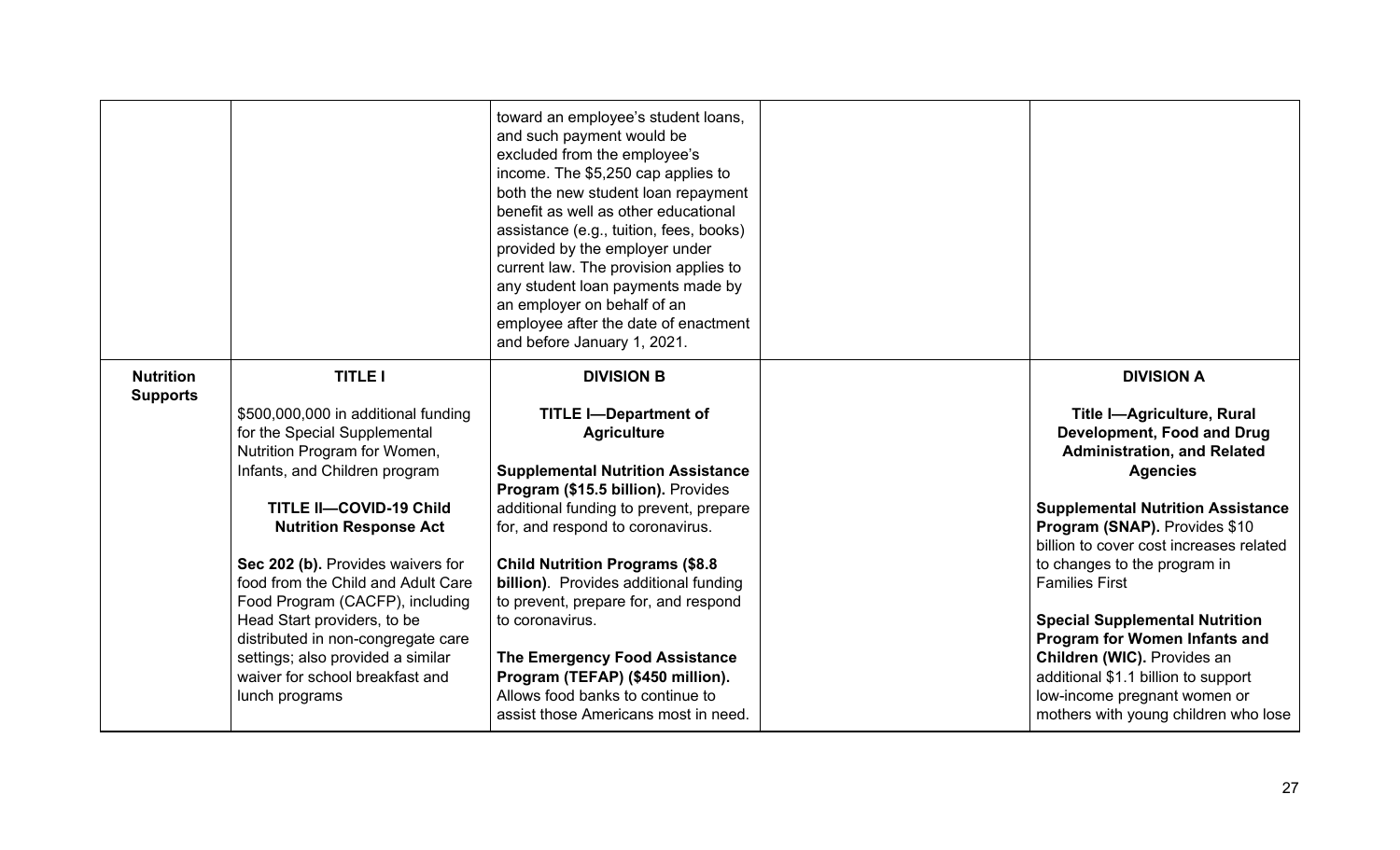|                       | <b>Food Distribution Program on</b>        | their jobs or are laid off to the        |
|-----------------------|--------------------------------------------|------------------------------------------|
|                       | Indian Reservations (\$100 million)        | COVID-19 emergency.                      |
|                       | to guarantee participants of SNAP on       |                                          |
|                       | Indian Reservations receive food and       | <b>Child Nutrition Program. Includes</b> |
|                       | will ensure the facilities have the        | \$3 billion in additional funding for    |
|                       | capacity to meet increased needs.          | emergency financial relief to school     |
|                       |                                            | meal providers and the Child and         |
|                       | <b>Nutrition assistance to Puerto Rico</b> | Adult Care Food Program (CACFP)          |
|                       | and the territories (\$200 million) for    |                                          |
|                       | food assistance is provided to Puerto      | The Emergency Food Assistance            |
|                       | Rico and the territories.                  | Program (TEFAP). \$150 million to        |
|                       |                                            | help local food banks meet               |
|                       | <b>TITLE VI-Department of</b>              | increasing needs.                        |
|                       | <b>Homeland Security</b>                   |                                          |
|                       |                                            | <b>TITLE IV-Homeland Security</b>        |
|                       | FEMA. Includes \$200 million for the       |                                          |
|                       | <b>Emergency Food and Shelter</b>          | <b>Federal Emergency Management</b>      |
|                       | Program, which provides shelter,           | Agency. Includes \$200 million for the   |
|                       | food, and supportive services through      | <b>Emergency Food and Shelter</b>        |
|                       | local service organizations.               | Program which provides shelter,          |
|                       |                                            | food, and supportive services through    |
|                       |                                            | local service organizations.             |
|                       |                                            |                                          |
| <b>Community</b>      | <b>DIVISION B</b>                          | <b>DIVISION L</b>                        |
| <b>Services Block</b> |                                            |                                          |
| Grant                 | <b>TITLE VIII-Department of Health</b>     | <b>TITLE IV-Community and Family</b>     |
|                       | and Human Services                         | <b>Support</b>                           |
|                       | <b>Community Services Block Grant</b>      | Sec. 120402. Ensures states receive      |
|                       | (\$1 billion). To help communities         | the appropriate share of CARES Act       |
|                       | address the consequences of                | <b>Community Services Block Grant</b>    |
|                       | increasing unemployment and                | funds and that states distribute such    |
|                       | economic disruption.                       | funds to local community action          |
|                       |                                            |                                          |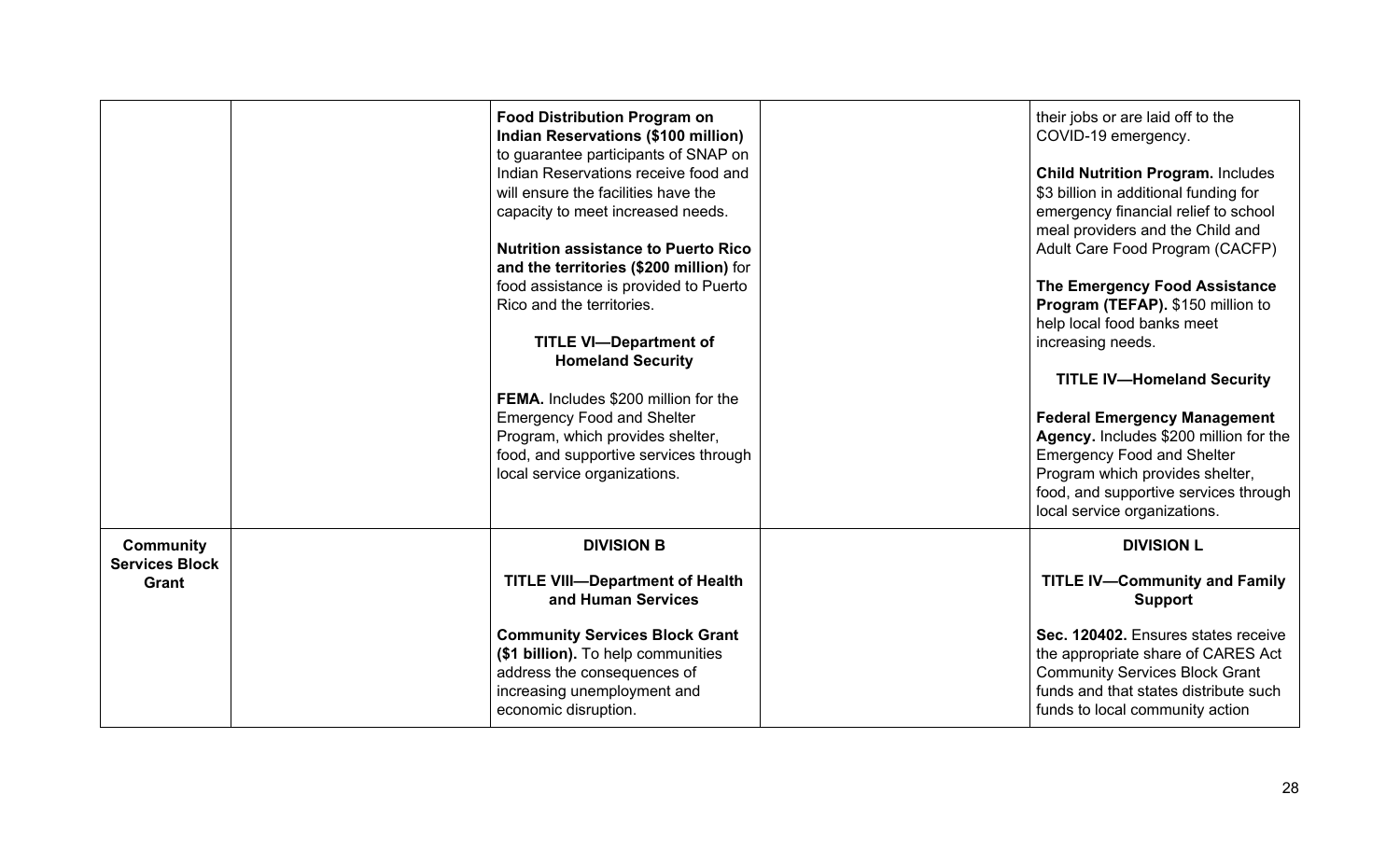|                                 |                                                                                                                  |                                                                                                                                                                                                                                                                                               |                                                                                                                                                                                                                                                                                                                                                                                        | agencies in a timely manner.                                                                |
|---------------------------------|------------------------------------------------------------------------------------------------------------------|-----------------------------------------------------------------------------------------------------------------------------------------------------------------------------------------------------------------------------------------------------------------------------------------------|----------------------------------------------------------------------------------------------------------------------------------------------------------------------------------------------------------------------------------------------------------------------------------------------------------------------------------------------------------------------------------------|---------------------------------------------------------------------------------------------|
|                                 |                                                                                                                  |                                                                                                                                                                                                                                                                                               |                                                                                                                                                                                                                                                                                                                                                                                        | Raises the poverty line for funds<br>appropriated during fiscal years<br>2020-2022 to 200%. |
| <b>Healthy Start</b><br>Program |                                                                                                                  | <b>DIVISION A</b><br><b>TITLE III-Supporting America's</b><br>Health Care System in the Fight<br><b>Against the Coronavirus</b><br>Sec. 3225. Healthy Start Program.<br>Reauthorizes the Healthy Start<br>Program which supports maternal<br>and infant health during the<br>COVID-19 crisis. |                                                                                                                                                                                                                                                                                                                                                                                        | Not currently included in this bill.                                                        |
| <b>Home Visiting</b>            |                                                                                                                  |                                                                                                                                                                                                                                                                                               |                                                                                                                                                                                                                                                                                                                                                                                        | <b>DIVISION J</b>                                                                           |
|                                 | Not Included<br>(similar provisions appeared in H.R. 6379, the Take Responsibility for Workers and Families Act) |                                                                                                                                                                                                                                                                                               | <b>Title II-Pandemic Emergency</b><br><b>Assistance and Services</b><br>Sec. 100203. Provides an additional<br>\$100 million for the Maternal, Infant,<br>and Early Childhood Home Visiting<br>program (MIECHV) in 2020 and<br>allows HHS to extend contracts and<br>delay reporting deadlines as is<br>reasonable during the COVID-19<br>pandemic<br>Through January 31, 2021, allows |                                                                                             |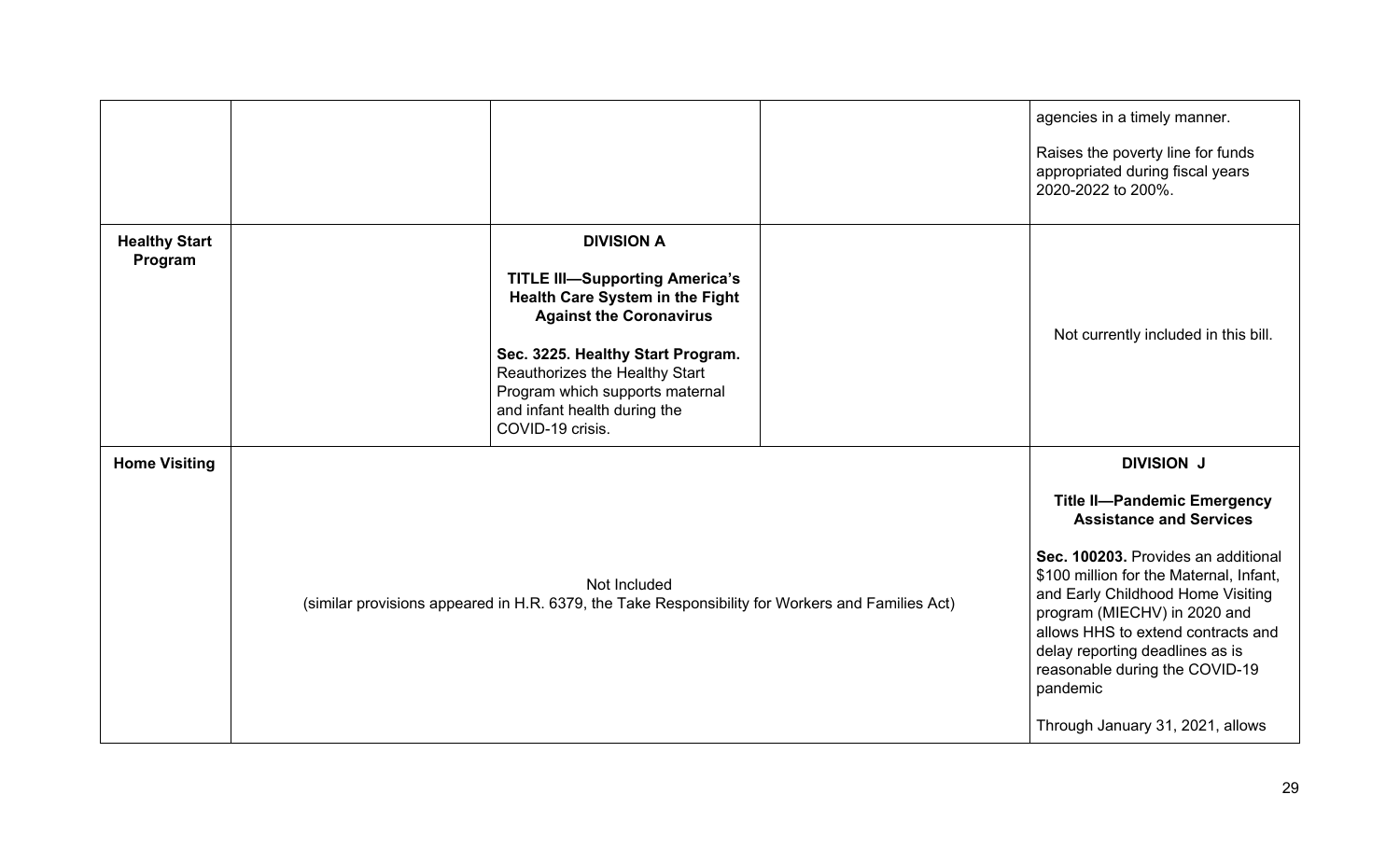|                                                                |                                                                                                                                                                                                                                                                  | MIECHV programs to conduct virtual<br>home visits as needed to comply with<br>public health directives, including<br>helping families acquire needed<br>technology; train home visitors on<br>providing virtual services and<br>assisting families with emergency<br>preparedness and response; provide<br>emergency supplies to families; and<br>provide prepaid debit cards to<br>families to help meet emergency<br>needs. |
|----------------------------------------------------------------|------------------------------------------------------------------------------------------------------------------------------------------------------------------------------------------------------------------------------------------------------------------|-------------------------------------------------------------------------------------------------------------------------------------------------------------------------------------------------------------------------------------------------------------------------------------------------------------------------------------------------------------------------------------------------------------------------------|
| <b>Family Violence</b><br><b>Prevention</b><br><b>Services</b> | Title VIII-Departments OF Labor,<br><b>Health and Human Services,</b><br><b>Education And Related Agencies</b>                                                                                                                                                   | Title VI-Labor, Health and Human<br>Services, Education, and Related<br><b>Agencies</b>                                                                                                                                                                                                                                                                                                                                       |
|                                                                | <b>Family Violence Prevention</b><br>Services (\$45 million) to support<br>families during this uncertain time,<br>and to prevent and respond to family<br>and domestic violence, including<br>offering shelter and supportive<br>services to those who need it. | <b>Family Violence Prevention and</b><br>Services (\$50 million) to support<br>families during this uncertain time,<br>and to prevent and respond to family<br>and domestic violence, including<br>offering shelter and supportive<br>services to those who need it.                                                                                                                                                          |
| <b>Child Welfare</b>                                           | Not Tracked in Previous Legislation                                                                                                                                                                                                                              | <b>TITLE VI-Labor, Health and</b><br>Human Services, Education, and<br><b>Related Agencies</b><br><b>Substance Abuse and Mental</b><br><b>Health Services Administration</b>                                                                                                                                                                                                                                                  |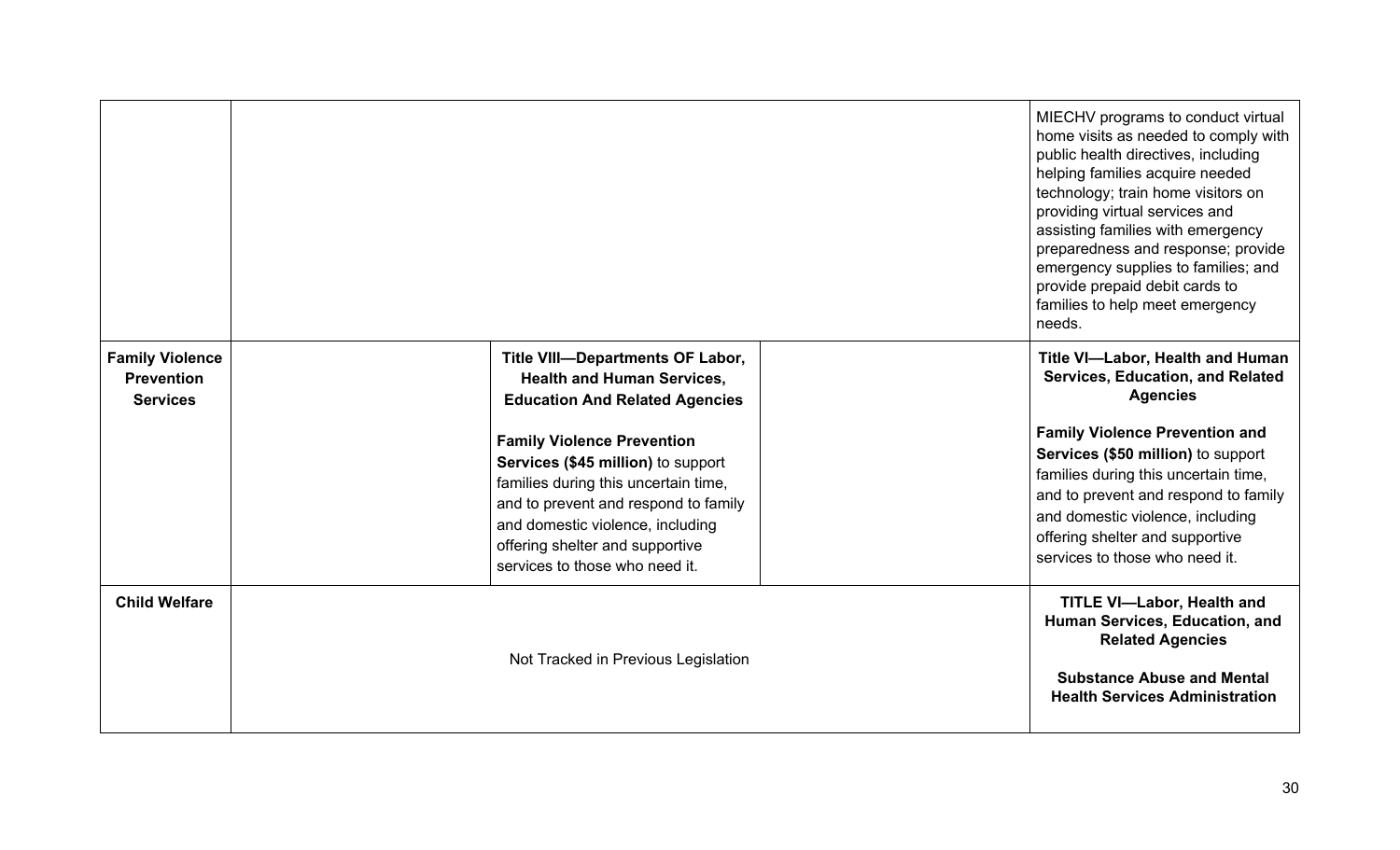**Community Mental Health Services Block Grant (\$1 billion).** Provides funds to states and territories to provide community mental health services.

**National Child Traumatic Stress Network (\$10 million).** Raises the standard of care and improves access to services for traumatized children, their families and communities throughout the United States.

**Child Abuse Prevention and Treatment Act (CAPTA) State Grants (\$20 million).** Provides federal funding to states to support the prevention, assessment, investigation, prosecution, and treatment of child abuse.

**Community Based-Child Abuse Prevention Grants (\$20 milllion).** Provides funding to states and localities to develop, operate, expand, enhance, and coordinate initiatives, programs, and activities to prevent child abuse and neglect and to support the coordination of resources and activities to better strengthen and support families to reduce the likelihood of child abuse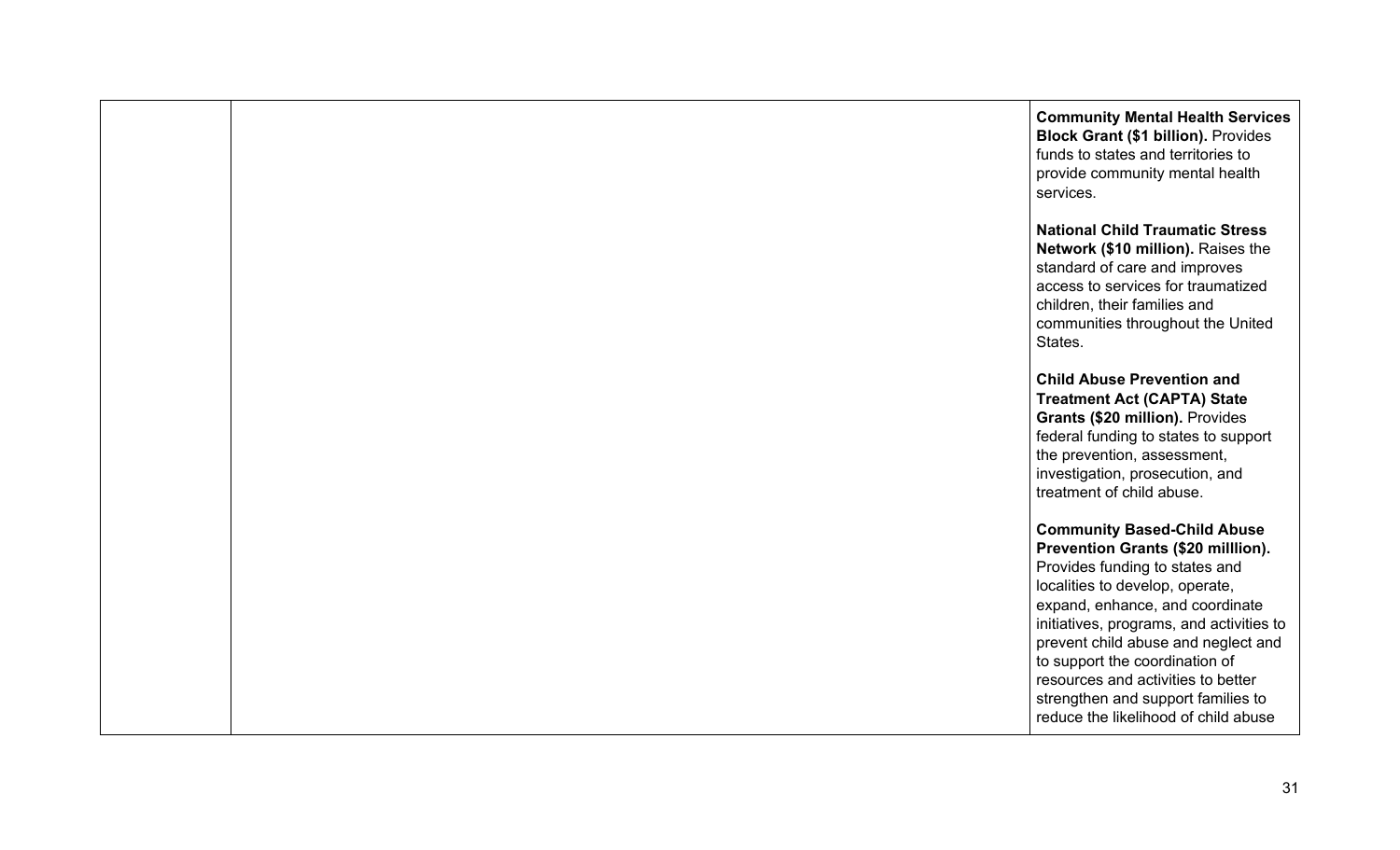|                                              |                                                                                                                                                           | and neglect; and to foster<br>understanding, appreciation and<br>knowledge of diverse populations in<br>order to effectively prevent and treat<br>child abuse and neglect.                                                                                                                                                                                                                                                                                              |
|----------------------------------------------|-----------------------------------------------------------------------------------------------------------------------------------------------------------|-------------------------------------------------------------------------------------------------------------------------------------------------------------------------------------------------------------------------------------------------------------------------------------------------------------------------------------------------------------------------------------------------------------------------------------------------------------------------|
| <b>Temporary</b><br><b>Assistance to</b>     | <b>DIVISION A</b>                                                                                                                                         | <b>DIVISION J</b>                                                                                                                                                                                                                                                                                                                                                                                                                                                       |
| <b>Needy Families</b><br>(TANF)              | <b>PART III-Human Services and</b><br><b>Other Health Programs</b>                                                                                        | <b>TITLE III-Program Flexibility</b><br><b>During the Pandemic</b>                                                                                                                                                                                                                                                                                                                                                                                                      |
|                                              | Sec. 3824. Extends the Temporary<br><b>Assistance for Needy Families</b><br>program through November 30,<br>2020, in the manner authorized for<br>FY2019. | Sec. 100303. To allow compliance<br>with public health guidance, through<br>January 31, 2021, suspends federal<br>TANF work participation rate<br>requirements and the federal time<br>limit during the COVID-19<br>emergency.<br>Creates penalties for any state or<br>Tribal TANF program that fails to<br>"stop the clock" on federal time limits<br>for families or sanctions families for<br>failure to work or participate in "work<br>participation" activities. |
| <b>Social Services</b><br><b>Block Grant</b> | Not Included                                                                                                                                              | <b>DIVISION J</b><br><b>TITLE II-Pandemic Emergency</b><br><b>Assistance and Services</b>                                                                                                                                                                                                                                                                                                                                                                               |
|                                              |                                                                                                                                                           | Sec. 100201. Appropriates \$9.6<br>billion to the Social Services Block<br>Grant to provide emergency aid and                                                                                                                                                                                                                                                                                                                                                           |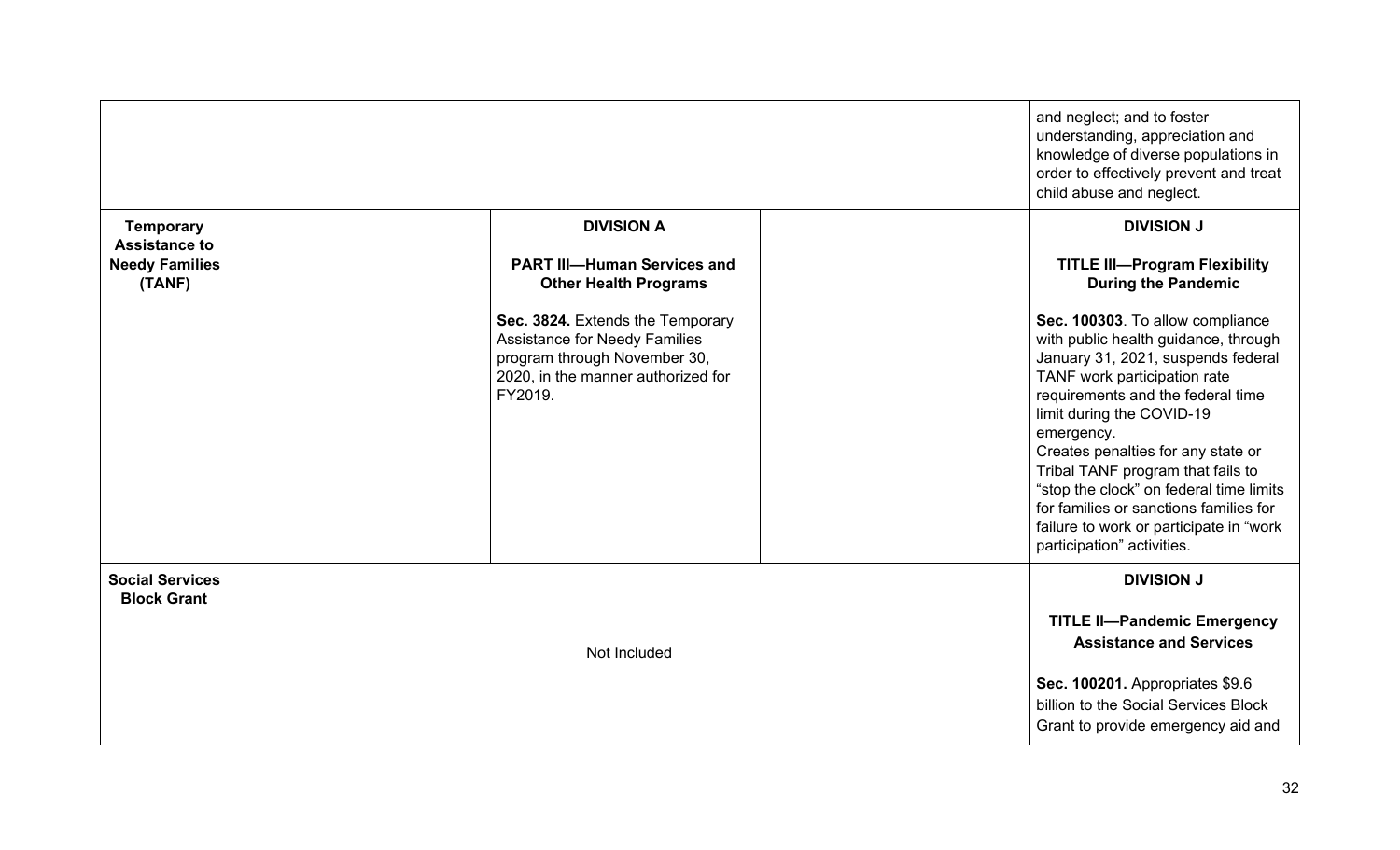|                       |                                                                                                   | services to disadvantaged children,<br>families, and households. Requires<br>states to pass through at least 50%<br>of funds to county governments, local<br>governments working in partnership<br>with community-based organizations,<br>or directly to community-based<br>organizations with experience serving<br>disadvantaged individuals or families.<br>Allows funds to be used to provide<br>basic economic and well-being<br>necessities, provide necessary<br>supplies to protect against infection,<br>help connect individuals and families<br>to payments and services for which<br>they are eligible, provide short-term<br>cash, non-cash, or in-kind disaster<br>relief, and pay operational costs<br>directly related to providing the<br>services and maintaining local social<br>service operations to assist needy<br>families. |
|-----------------------|---------------------------------------------------------------------------------------------------|-----------------------------------------------------------------------------------------------------------------------------------------------------------------------------------------------------------------------------------------------------------------------------------------------------------------------------------------------------------------------------------------------------------------------------------------------------------------------------------------------------------------------------------------------------------------------------------------------------------------------------------------------------------------------------------------------------------------------------------------------------------------------------------------------------------------------------------------------------|
| <b>Public Housing</b> | <b>DIVISION B</b>                                                                                 | <b>DIVISION A</b>                                                                                                                                                                                                                                                                                                                                                                                                                                                                                                                                                                                                                                                                                                                                                                                                                                   |
|                       | <b>Title XII-Transportation, Housing</b><br>and Urban Development, and<br><b>Related Agencies</b> | <b>Title IX-Transportation, Housing</b><br>and Urban Development, and<br><b>Related Agencies</b>                                                                                                                                                                                                                                                                                                                                                                                                                                                                                                                                                                                                                                                                                                                                                    |
|                       | <b>Department of Housing and Urban</b><br><b>Development, Public Housing</b>                      | Department of Housing and Urban<br><b>Development, Public Housing</b>                                                                                                                                                                                                                                                                                                                                                                                                                                                                                                                                                                                                                                                                                                                                                                               |